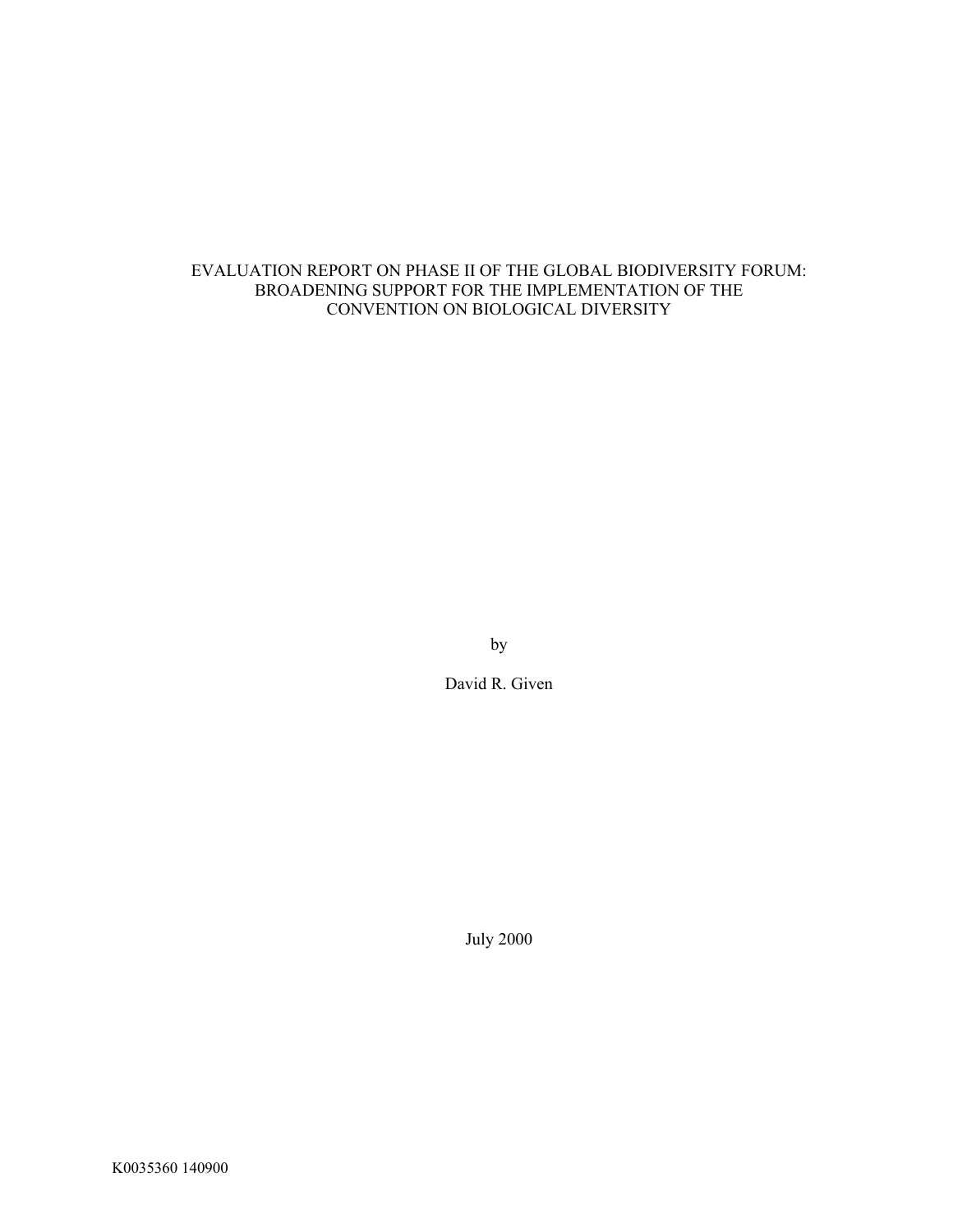# **CONTENTS**

|                                                   | <b>EXECUTIVE SUMMARY</b>                                                                                                                                               | Page<br>4 |
|---------------------------------------------------|------------------------------------------------------------------------------------------------------------------------------------------------------------------------|-----------|
|                                                   | <b>INTRODUCTION</b>                                                                                                                                                    | 6         |
| $\mathbf{I}$ .                                    | <b>BACKGROUND</b>                                                                                                                                                      | 6         |
|                                                   | A. Summary of the project                                                                                                                                              | 6         |
|                                                   | B. Evaluation methodology                                                                                                                                              | 7         |
|                                                   | <b>II. MAJOR FINDINGS</b>                                                                                                                                              | 7         |
| III. GLOBAL BIODIVERSITY FORUM PROJECT OBJECTIVES |                                                                                                                                                                        | 8         |
|                                                   | A. Level of participation of target groups in the forums                                                                                                               | 8         |
|                                                   | B. Global Biodiversity Forum accredited increases in number of new<br>institutions and stakeholders in the process of the Convention on<br><b>Biological Diversity</b> | 8         |
|                                                   | C. Level of geographic representation in the Forums                                                                                                                    | 9         |
|                                                   | D. Extent of new cooperative partnerships catalyzed                                                                                                                    | 10        |
|                                                   | E. Adequacy in number of regional sessions                                                                                                                             | 10        |
| IV.                                               | GLOBAL BIODIVERSITY FORUM PROJECT ACTIVITIES                                                                                                                           | 10        |
|                                                   | A. Number of forums held                                                                                                                                               | 10        |
|                                                   | B. Number of participants in each forum                                                                                                                                | 11        |
|                                                   | C. Pace at which translations are carried out                                                                                                                          | 11        |
|                                                   | D. Development of the Global Biodiversity Forum website                                                                                                                | 11        |
|                                                   | E. Range of distribution of Global Biodiversity Forum products                                                                                                         | 11        |
|                                                   | F. Feedback from the monitoring and evaluation programme                                                                                                               | 11        |
| V.                                                | GLOBAL BIODIVERSITY FORUM PROJECT OUTCOMES                                                                                                                             | 12        |
|                                                   | A. Usefulness of the issues selected                                                                                                                                   | 12        |
|                                                   | B. Number, type and quality of products generated                                                                                                                      | 12        |
|                                                   | C. Ease of use of the Global Biodiversity Forum website                                                                                                                | 13        |
|                                                   | D. Extent of engagement of business sector                                                                                                                             | 13        |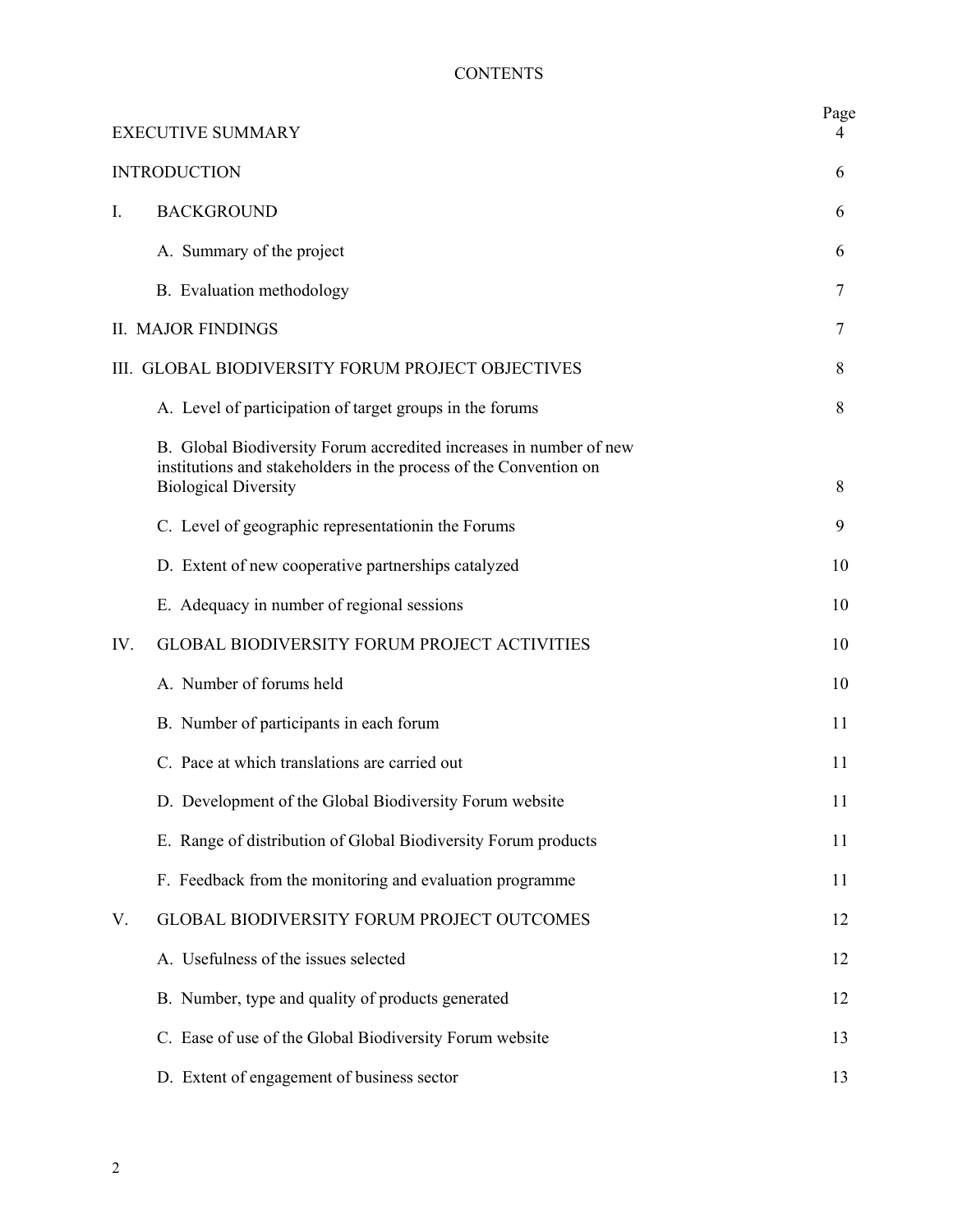|      | E. Contribution of Global Biodiversity Forums, publications and spin-off<br>initiatives to decisions and recommendations on the Convention on<br><b>Biological Diversity</b> | 13 |
|------|------------------------------------------------------------------------------------------------------------------------------------------------------------------------------|----|
|      | F. Number and type of regional cooperative initiatives and measures catalyzed<br>through regional dialogue                                                                   | 15 |
|      | G. Number of national and sub-national case studies presented at Global<br><b>Biodiversity Forum workshops</b>                                                               | 16 |
| VI.  | FUNCTIONAL, MANAGEMENT AND ADMINISTRATIVE ISSUES                                                                                                                             | 16 |
|      | A. Coordination and secretarial issues                                                                                                                                       | 16 |
|      | B. Follow-up to focus issues                                                                                                                                                 | 16 |
|      | C. Workshop facilitation and Forum management                                                                                                                                | 17 |
|      | D. Communications                                                                                                                                                            | 17 |
| VII. | <b>RECOMMENDATIONS</b>                                                                                                                                                       | 17 |
|      | A. Policy recommendations                                                                                                                                                    | 17 |
|      | <b>B.</b><br>Programme recommendations                                                                                                                                       | 18 |
|      | VIII. CONCLUSIONS                                                                                                                                                            | 18 |
|      | <u>Annexes</u>                                                                                                                                                               |    |
| I.   | Persons who were interviewed or provided comment                                                                                                                             | 20 |
| II.  | Methods used to undertake interviews and evaluation                                                                                                                          | 21 |
| III. | Comments on Global Biodiversity Forum focal points                                                                                                                           | 22 |
| IV.  | Attendance at Global Biodiversity Forums                                                                                                                                     | 25 |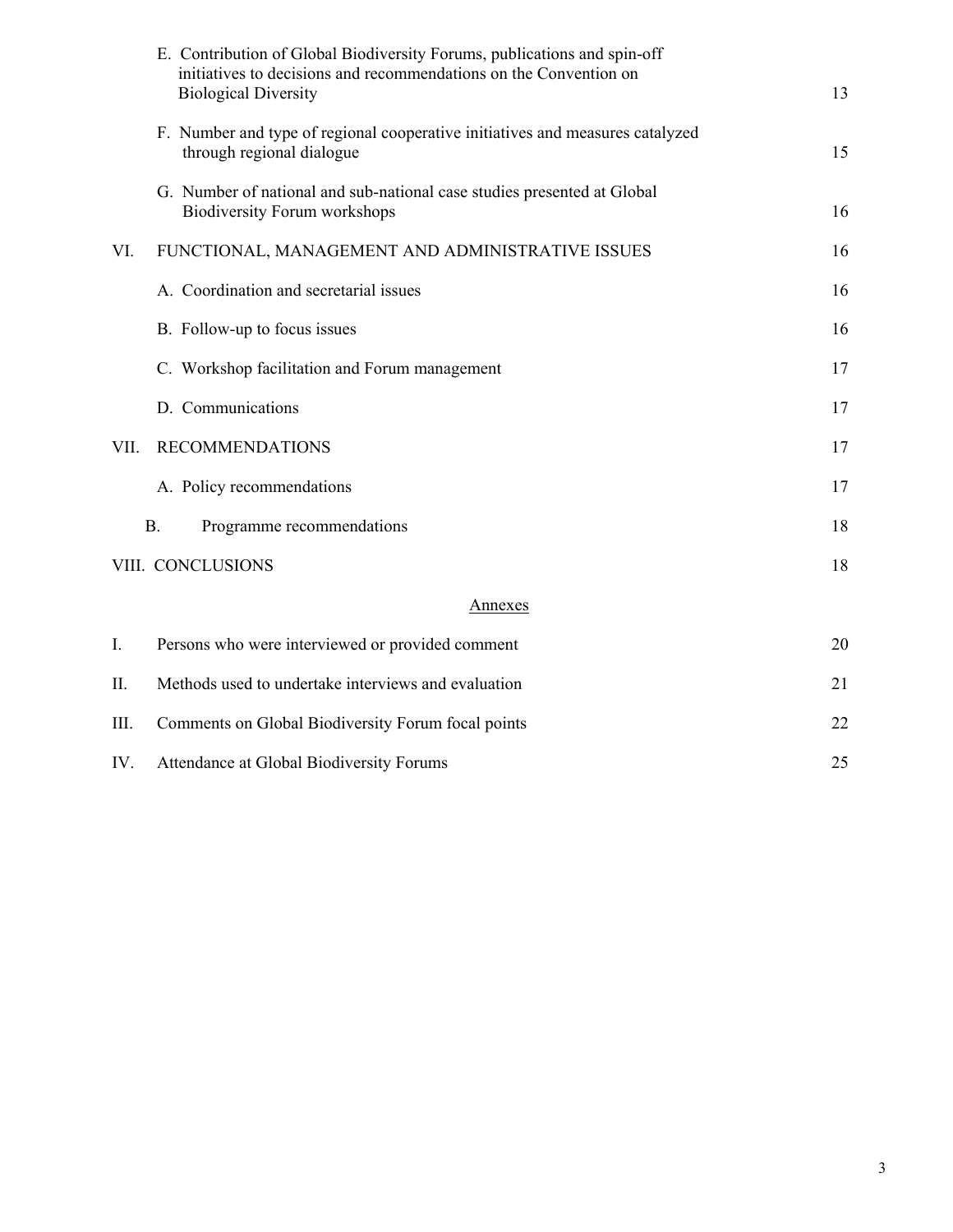### EXECUTIVE SUMMARY

1. The Global Biodiversity Forum (GBF) was designed to support implementation of the Convention on Biological Diversity. Through a medium-sized grant from the Global Environmental Facility (GEF) in 1998, GBF continued to provide an independent international mechanism to engage biodiversity stakeholder groups in ongoing dialogue. The Forum provides an opportunity to increase capacity and understanding, especially in developing regions, as well as facilitating increased cooperation and partnership, through sharing, debate and catalytic development of networks.

2. GBF as a process has achieved many of its immediate objectives, although there is a particular need to be able to quantify its results through measurable outputs through the monitoring process now in place. This is especially challenging for longer term tracking of GBF influence that may extend over a number of years. The forum is at a critical stage where it needs to consider a number of strategic options for the future including widening the range of stakeholders, regionalization, innovative connections between the Convention on Biological Diversity and other conventions, and maximizing the effectiveness of workshops, and outputs which do not originate from the Conference of the Parties and which effect outcomes of the Convention on Biological Diversity.

- 3. Specific policy recommendations include:
	- (a) Development of a communications strategy;
	- (b) Consideration of a very small, focused and dedicated secretariat;
	- (c) Engagement with private, business and research stakeholders;
	- (d) Consideration of the timing of GBF and related convention meetings including:
		- (i) Development of a planning cycle;
		- (ii) Increased use of regional forums;
		- (iii) Follow-up on issues and actions; and
		- (iv) Achieving overall financial stability for the programme, including long-term funding.

#### 4. Specific programme recommendations include:

(a) Greater use of commissioned review papers of focal issues in conjunction with expansion of the range of case studies;

- (b) Professional facilitators for workshops;
- (c) Highly targeted analyses;
- (d) Increasing levels of interaction with other conventions;
- (e) A more open and structured approach to topic selection;
- (f) Ongoing use of the internal monitoring and evaluation plan; and
- (g) Greater use of language translation, especially for regional forums, as funding allows.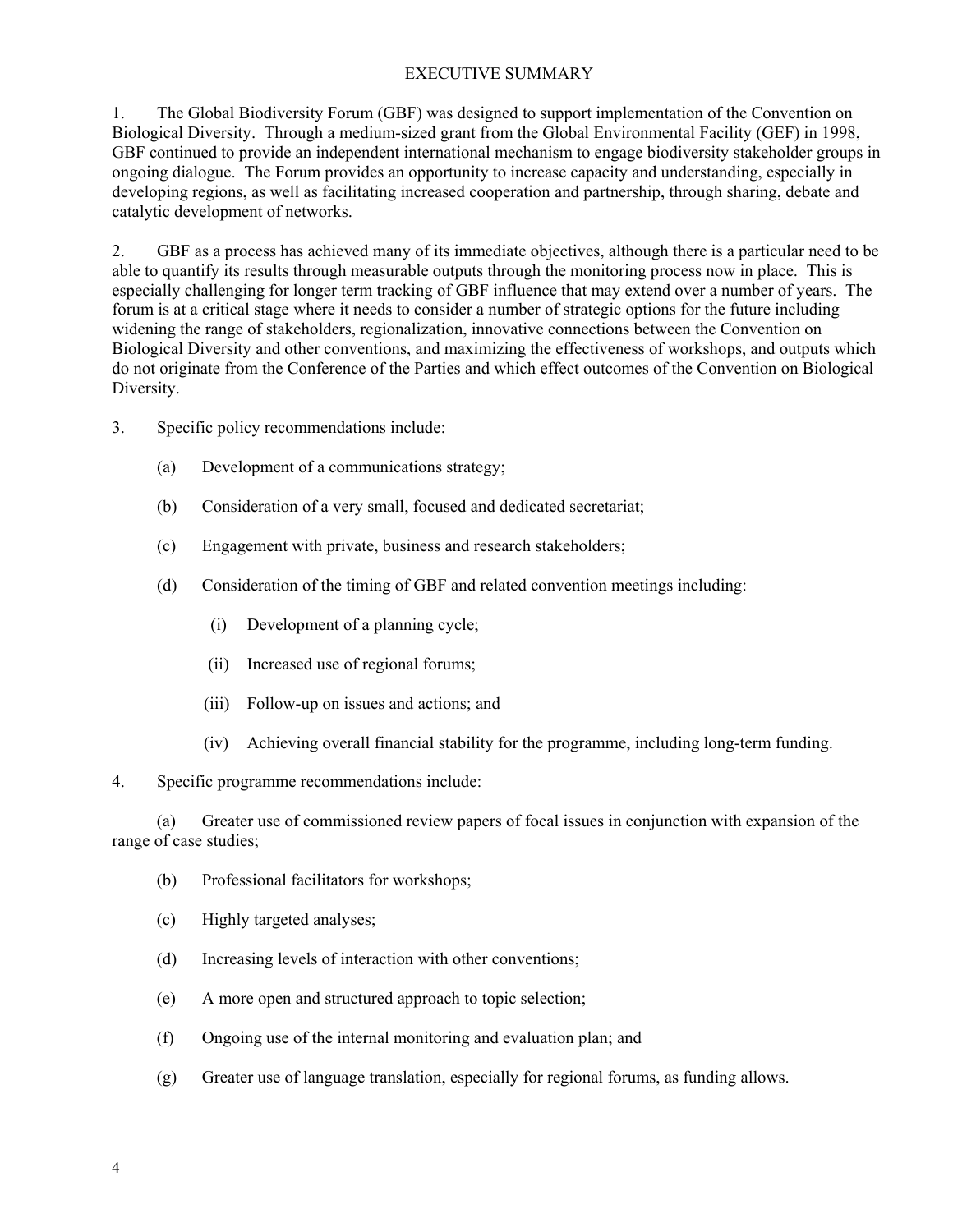# 5. It is necessary to distinguish between:

(a) The GBF process; and

(b) GBF project as funded by GEF for which an overall favourable evaluation of Very Good can be given.

The process has shown considerable value and is developing as a major component of the Convention on Biological Diversity. Can the process continue and evolve further in the absence of GEF funding? Probably not, at least in the short-term.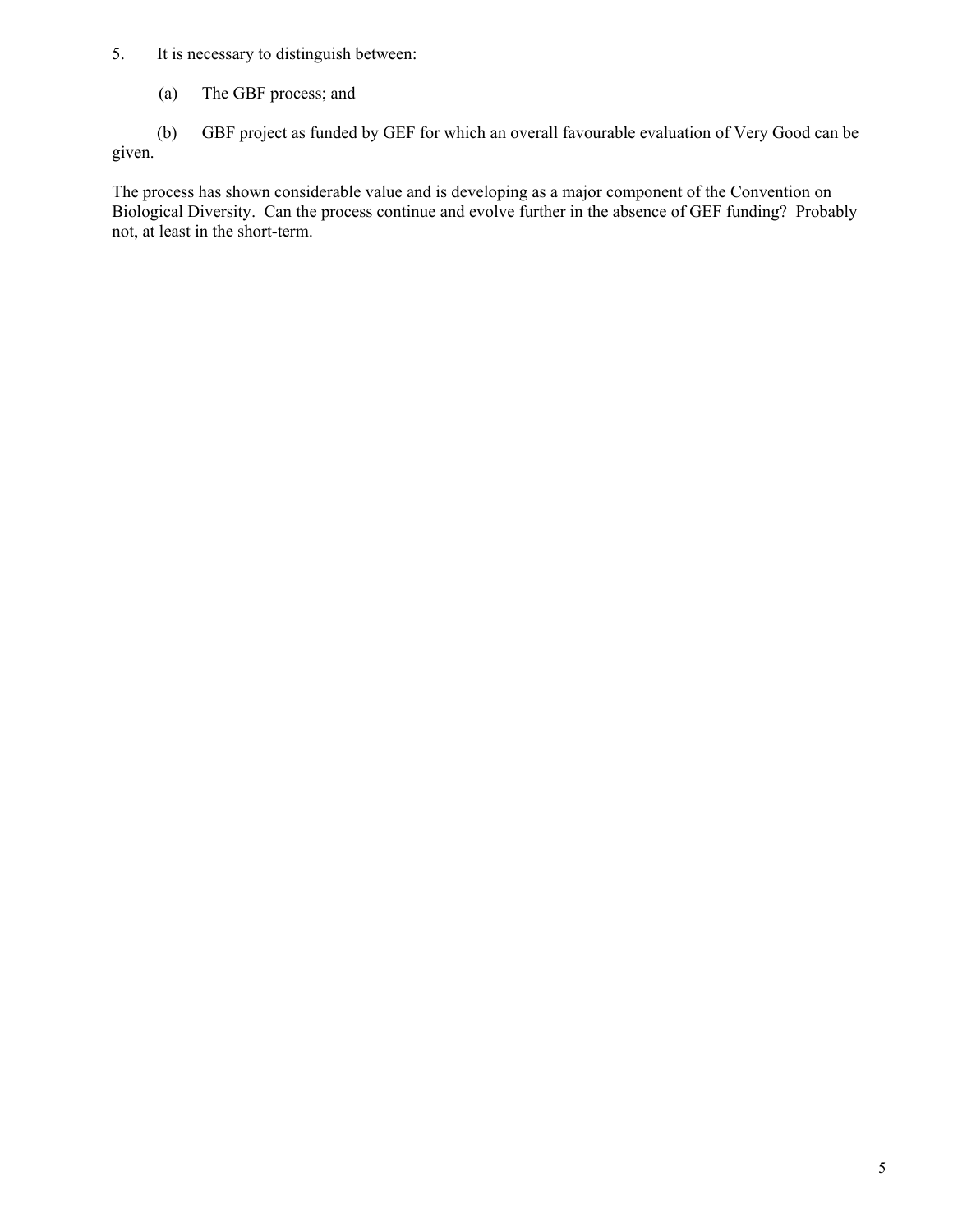#### INTRODUCTION

6. This evaluation of GBF, Phase II, project GF/1200-98-10, focuses on the objectives of the project and its quality and utility. Key to this is the evaluation of the impact of the project on the implementation of the Convention on Biological Diversity both at meetings of the Conference of the Parties and at regional, national and local levels including community and environmental non-governmental organization engagement in discussion.

7. The evaluation is based primarily on attendance at the Nairobi GBF held in May 2000 and interviews with participants in the forum, along with consideration of forum processes and outcomes. Also interviewed were representative stakeholders including delegates at the fifth meeting of the Conference of the Parties to the Convention on Biological Diversity immediately following the Nairobi GBF. There was particular follow-up of contacts for focus issues at past forums.

#### I. BACKGROUND

### A. Summary of the project

8. GBF was designed to support implementation of the Convention on Biological Diversity. Through a medium-sized grant from GEF in 1998, GBF continued to provide an independent international mechanism to engage biodiversity stakeholder groups in ongoing dialogue. The Forum provides an opportunity to increase capacity and understanding especially in developing regions, as well as facilitating increased cooperation and partnership, through sharing, debate and catalytic development of networks.

9. The pilot phase of GBF, from 1992 to1997, was a response to calls by Agenda 21 and the meetings of the Conference of the Parties to the Convention on Biological Diversity for people involved in a wide range of biodiversity related activities to contribute effectively to understanding values and uses of biodiversity and to actions for conserving and using biological resources sustainably and equitably. The pilot phase involved 1550 individuals from more than 105 countries, in a total of eight sessions. Important objectives of GBF are to:

(a) Establish an informal mechanism where parties to the Convention on Biological Diversity and major stakeholder groups can explore and debate the central priority issues around the implementation of the Convention on Biological Diversity;

(b) Expand the Convention on Biological Diversity constituency and foster broader involvement of, and commitment by, independent, public and business sector partners in the implementation of the Convention on Biological Diversity;

(c) Catalyze new cooperative partnerships and initiatives involving parties and stakeholder groups among different sectors;

(d) Strengthen regional output into the process and implementation of the Convention on Biological Diversity through regional initiatives and sessions that consider issues in a more in-depth and open process;

(e) Foster feedback between science and policy, at global to local levels, by multi-disciplinary workshops and the sharing of technical experience.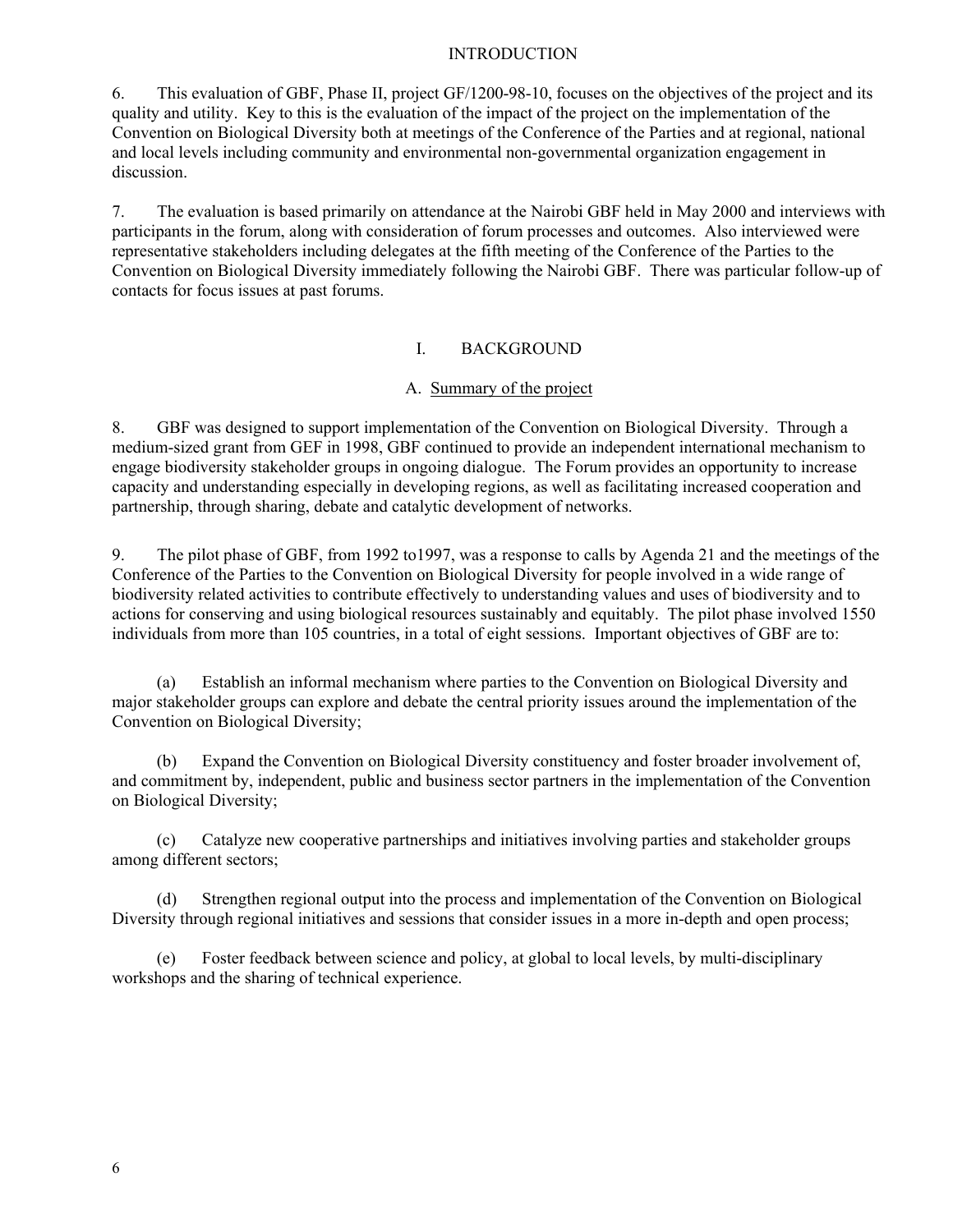10. Initial sessions of GBF were all convened prior to meetings of the Conference of the Parties to the Convention on Biological Diversity. Later, GBF was tested regionally in East Africa and Latin America, and its capacity to bridge science and policy was tested through meetings prior to the meetings of the Subsidiary Body on Scientific, Technical and Technological Advice (SBSTTA) to the Convention on Biological Diversity, with focus on technical and scientific aspects of biodiversity issues. Forums were also tried as bridges to other international processes, including the Convention on International Trade in Endangered Species of Wild Fauna and Flora (CITES) and the Commission on Sustainable Development.

11. Phase II of GBF, to which GEF contributed, commenced in March 1998 with completion in February 2000. The strategy for this phase was to more effectively focus GBF meetings and outcomes on the provisions of the Convention on Biological Diversity, especially on areas that have been identified by the meeting of the Conference of the Parties to the Convention on Biological Diversity as particularly important in supporting national priorities, action plans and programs, including areas in which GBF support has been recommended by the Conference of the Parties. Project activities will be implemented in close collaboration with the Secretariat of the Convention on Biological Diversity to ensure that priorities identified by the Conference of the Parties receive adequate attention from developing country parties. $\frac{1}{1}$  $\frac{1}{1}$  $\frac{1}{1}$ . Phase II identifies a number of indicators which provide a framework for this evaluation.

12. Expected outcomes from Phase II (GBF: Phase II, Project Summary) include:

- (a) A fully operational and coordinated institutional basis for GBF;
- (b) About seven GBF meetings prepared and held;

(c) Broader and more active stakeholder engagement in the implementation of the Convention on Biological Diversity globally, regionally, nationally and locally;

(d) Extensive dissemination of, and documentation on, implementation measures for the Convention on Biological Diversity;

- (e) A sustainability study undertaken;
- (f) Monitoring and evaluation plan developed and implemented.

# B. Evaluation methodology

13. The overall objective of this evaluation of Phase II of GBF is to document the impact of the project on targeted international, regional, national and local groups, especially in terms of their willingness and ability to engage in discussions and subsequent implementation of actions under the Convention on Biological Diversity. The sectional arrangement of this evaluation follows closely the indicators identified in the project document.

14. For details of the evaluation see Annex II.

# II. MAJOR FINDINGS

15. These are grouped to match the objectives and indicators in the original Project Summary document. One indicator has been omitted from the list of GBF Project Objectives, as it is virtually identical to an indicator listed under GBF Project Outcomes. The evaluation is primarily on core issues but also notes suggested changes.

<span id="page-6-0"></span><sup>1&</sup>lt;sup>1</sup>  $\frac{1}{2}$  Global Biodiversity Forum: Phase II, Project Summary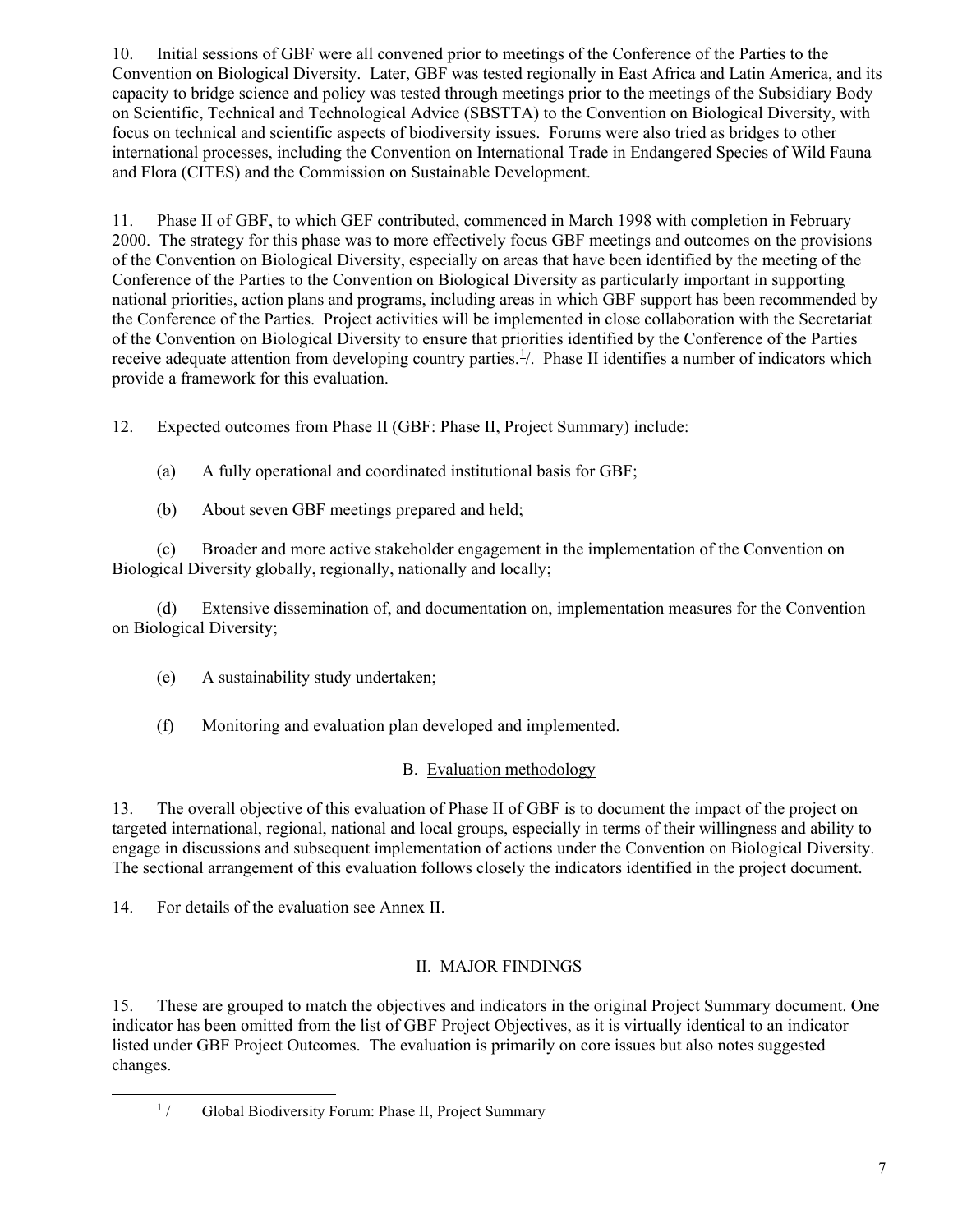#### III. GLOBAL BIODIVERSITY FORUM PROJECT OBJECTIVES

# A. Level of participation of target groups in the forums

16. Initial phases of GBF were sometimes viewed as closed sessions of northern participants whereas later GBFs have increasingly utilized indigenous participants from developing regions. When the Secretariat of GEF attended the regional GBF session for Eastern and Southern African countries in Mombasa, they found that the majority of participants were representatives of either Eastern and Southern African governments, nongovernmental organizations or the local community from the region. Nevertheless, several participants at the fifteenth GBF felt that there were still occasions when debate on issues was blocked by developed Northern blocs, and there were lapses in cultural sensitivity.

17. Focal issue discussions involve an expanding range of stakeholders. Facilitators, however, face the dilemma of how to maximize discussion while allowing people and institutions to make statements. Too many papers erode highly valued discussion time, with a risk that issues are not fully traversed. This may mean being more selective or moving to alternate presentation systems such as poster papers or electronic presentations. Increasing the number of concurrent sessions is unlikely to be an acceptable solution. A considerable number of case studies could be presented with only brief workshop summaries, assuming that participants have read their documents in advance. There is a lot of literature and information available on the forum topics which delegates could be encouraged and helped to access ahead of time.

18. A mechanism that might be explored is to pre-empt recommendations within commissioned review papers with discussion of draft recommendations. Most interviewees favoured commissioning review papers to traverse issues and identify key questions. This would leave greater time for debate and consideration of case studies, seen by many as being vital. The Steering Committee has already debated several alternative formats to streamline discussion. Focus is important when maximising impact. Regional meetings focused on one topic but dealing with it in-depth, then leading up to the broader truly global GBF, provides another mechanism that should be considered further. Regional meetings should be timed to coincide with other meetings that have significant commonality, in order to be cost-effective.

19. Not only is each forum different in character, but every issues workshop is unique and to some extent unpredictable. Despite pre-registration, it is difficult to predict workshop size. At the fifteenth GBF in Nairobi, numbers of participants in the three workshops ranged from 30 to 120. Innovative skill of workshop organizers is vital to the success of workshops in such an uncertain situation. Interviewees indicated marked improvement in workshop organization throughout the course of GBFs.

20. Very high value is placed on informal networking by GBF participants. This is appreciated by forum organizers who try to ensure that session breaks facilitate this. Informal networking allows people not normally exposed to global issues to acquire knowledge and interest and be part of a global voice. One interviewee said, "I thought I was the only one who had my problems until I started talking".

21. A constraint, which may result from having fewer formal presentations, is how to select those who receive funding to participate. In the past, presentation of a paper has been a criterion for such support, but if the number of formally presented papers is reduced then a different way of allocating finance to participants will have to evolve.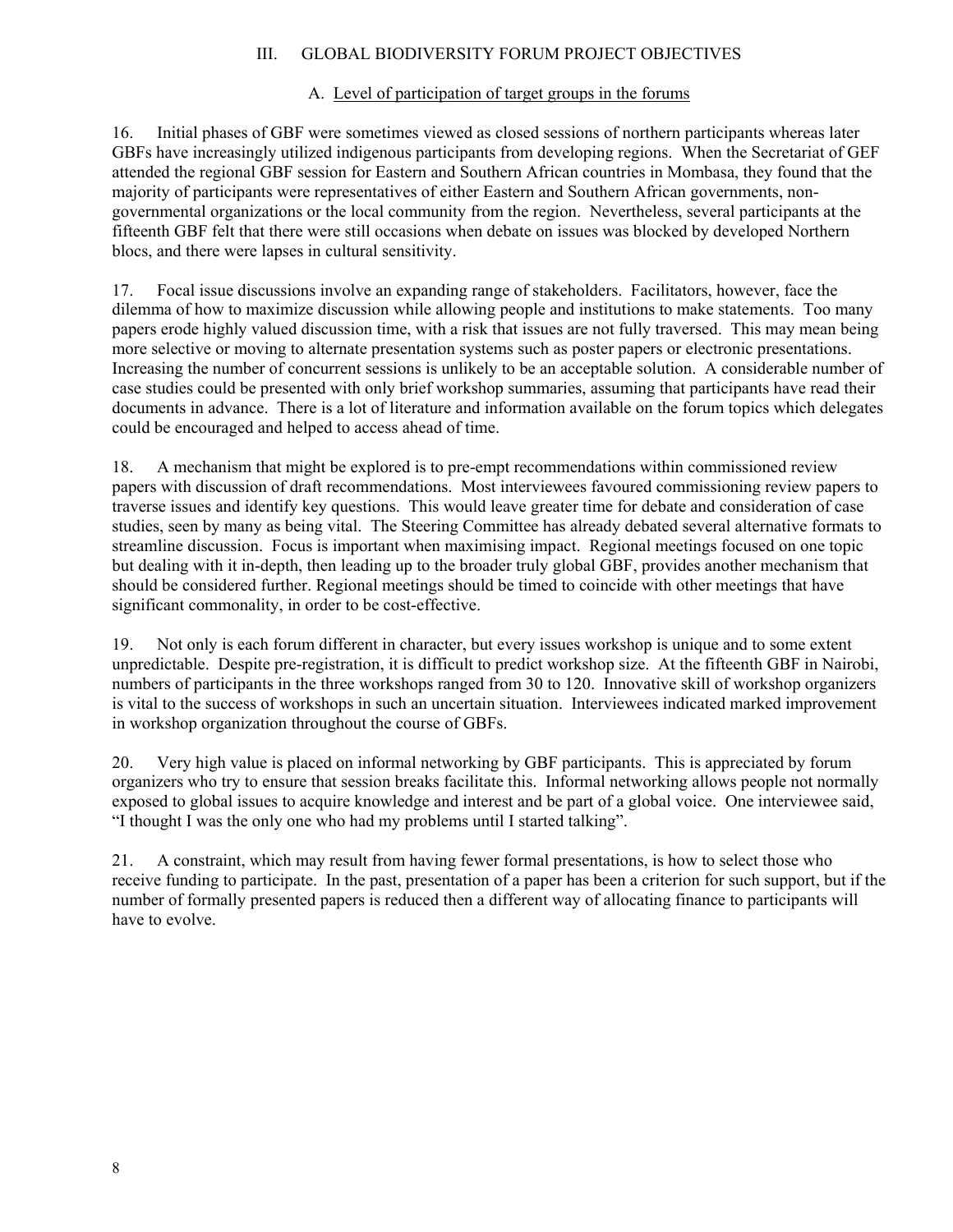B. Global Biodiversity Forum accredited increases in number of new institutions and stakeholders in the process of the Convention on Biological Diversity

22. GBF is being increasingly recognized by the intergovernmental process as a very useful mechanism for discussing issues related to the Convention on Biological Diversity. This is occurring through a variety of channels including direct participation by members of non-governmental organizations who have come up through the GBF process at meetings of the Conference of the Parties, and indirectly through production of issue-based reports and statements, input into other conventions, and by within-country and intra-regional action and networks.

23. The Steering Committee deliberately encourages new people into the forums. Newcomers are sometimes perceived as a risk in that one does not know exactly what they will say and how they will say it, and they may traverse previous discussion. However, a mix of old and new faces should be considered essential to GBF as a viable forum. Nevertheless, several participants at the fifteenth GBF noted that presenters from developed countries were sometimes too much to the fore in discussions. A very pleasing move was to see the forum plenary presentation by African farmers on arid land issues.

24. The next step in increasing the breadth of participants in the Convention on Biological Diversity process is somewhat harder to both achieve and assess. A significant number of people who come through GBF have gone on to take up influential roles in the meetings of the Conference of the Parties to the Convention on Biological Diversity, and GBF participants are increasingly involved as members of the Convention on Biological Diversity panels of experts. For developing country participants, financial assistance may be necessary and it should be noted that several international non-governmental organizations have assisted African delegates to attend both GBFs and meetings of the Conference of the Parties.

25. GBF has not engaged sufficiently with the private, industry and research sectors, each of which was poorly represented at the fifteenth GBF. Industry and private interests are significant stakeholders in the Convention on Biological Diversity and their greater engagement through the GBF process should be an urgent priority, which may require one or more GBFs being timed to coincide with trade meetings.

26. The Steering Committee of GBF realizes the need to quantify indicators more precisely. It has recommended that the registration form for future forums should ask if participants are attending primarily in a GBF role or meeting of the Conference of the Parties role, and whether they are attending both. A target of getting ten per cent new people to attend the meeting of the Conference of the Parties through GBF is recommended. A better question might be to ask registrants whether this is the first time they have attended GBF and whether their institution is a new participant. A significant number of institutions and individuals at the fifteenth GBF were participating for the first time.

# C. Level of geographic representation in the Forums

27. Relatively informal advertising of its existence and role is important for GBF. Funding assistance helps provide a geographic spread. A strong African presence at the fifteenth GBF was to be expected. It suggests that strengthening the GBF alliance is aided by judicious selection of meeting venues. A lot of effort goes into making GBF relevant through affiliations with meetings of the Conference of the Parties, non-governmental organization networks, the networks of focus issue organizers and the Steering Committee. Nevertheless, at the fifteenth GBF, representation from some regions and sectors was weak:

(a) 40 per cent of the participants were from the local region and another 40 per cent were from the developed nations. This suggests that:

- (i) the location of a GBF is an important determinant;
- (ii) that it may be difficult for people from less affluent regions to participate.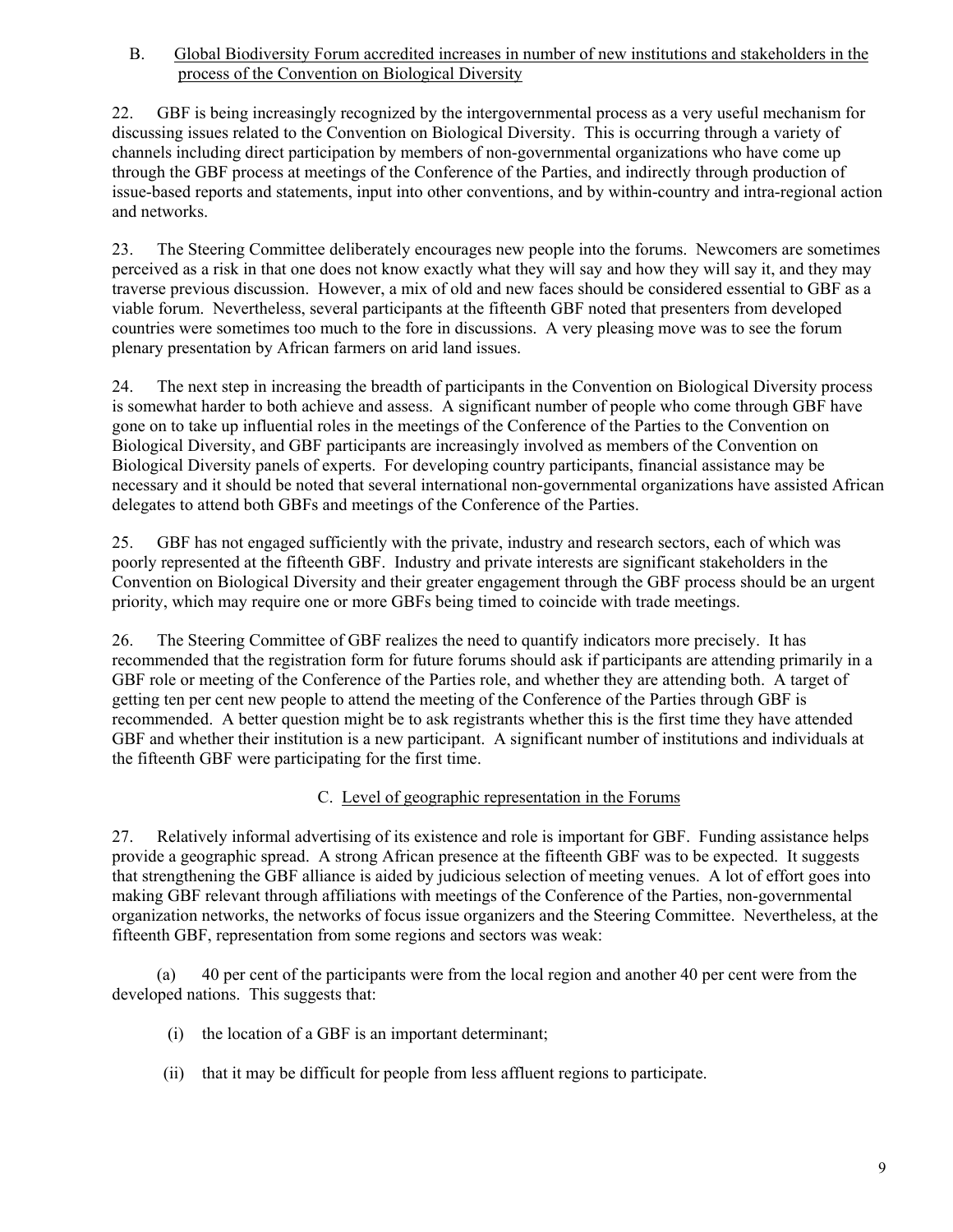(b) South and East/Southeast Asia (eight participants each), Oceania (ten participants) and especially the Middle East and West Asia (two participants) were under-represented. Two of these regions have significant interests in one of the focal topics of arid land biodiversity and utilization;

(c) There was a paucity of research and university representatives (25 participants), which means outputs may lack a desirable level of scientific veracity;

(d) Industry and the private sector were particularly poorly represented (seven participants).

### D. Extent of new cooperative partnerships catalyzed

28. GBF relies on partnerships. A small number of global institutions with a high profile within the forum structure are the key drivers of GBF. In this situation it is very easy for perceptions of a club mentality to emerge. It is important that although World Conservation Union (IUCN) is the lead organization for GBF Phase II, it must not be perceived to be leading GBF but should be seen only as one of a number of facilitators, albeit a primary one, although two delegates strongly suggested that the forums ought to primarily be meetings of IUCN affiliates.

29. The forum engages in a form of transfer technology, where people who otherwise would not touch with world issues can be introduced to them and can be tutored into responsible roles in the meetings of the Conference of the Parties to the Convention on Biological Diversity and related forums. This appears to have gained efficiency as forums have matured. GBF does bring people into the system in this way, and facilitates new cooperative partnerships, although this is difficult to quantify. Monitoring should track both individuals and organizations into the meetings of the Conference of the Parties arena not only for the Convention on Biological Diversity but also for other conventions. A significant number of those at the fifteenth GBF were also at the fifth meeting of the Conference of the Parties so that while people seemed not to want the meeting of the Conference of the Parties to be dominant (effectively this would make the GBF into another meeting of the Conference of the Parties to the Convention on Biological Diversity) they were encouraged to see growing connectivity. There is further potential in this area as a significant number of delegates of the meeting of the Conference of the Parties still seem little aware of the existence of GBF.

#### E. Adequacy in number of regional sessions

30. Regional meetings on the Convention on Biological Diversity have not been held during the period of Phase II of GBF. Responses with regard to regional meetings of GBF were mixed. Justification for regional meetings lies in the likely wide regional participation, and easier focus on specific issues. Several delegates volunteered the view that while large global GBFs tend to be dominated by generalists (often Northern), regional forums could bring in more local specialists who can dissect issues. An emerging consensus was for focused regional workshops leading onto regional synthesis meetings and then to larger global gatherings. An emerging pattern might be two regional GBF workshops each year, and a single annual global Forum.

31. Regional meetings need to be carefully organized and resourced. The East African regional GBF, run as part of the Pilot Scheme, cost about \$150,000, of which \$25,000 came from IUCN. This meant fund-raising and a long wait until publication of results. Such meetings rely a lot on the goodwill of local, usually volunteer, organizers. On the other hand, they should also lead to a new range of contacts and potential partners. Regional meetings, such as in east Africa, facilitate discussion on regional priority problems and issues that then lead to significant GBF outcomes without going through the meeting of the Conference of the Parties intergovernmental processes. The benefits are seen at national level implementation rather than through the intergovernmental process. This is probably a more expedient way of directly influencing on-the-ground implementation of the objectives of the Convention on Biological Diversity rather than working only through meetings of the Conference of the Parties.

# IV. GLOBAL BIODIVERSITY FORUM PROJECT ACTIVITIES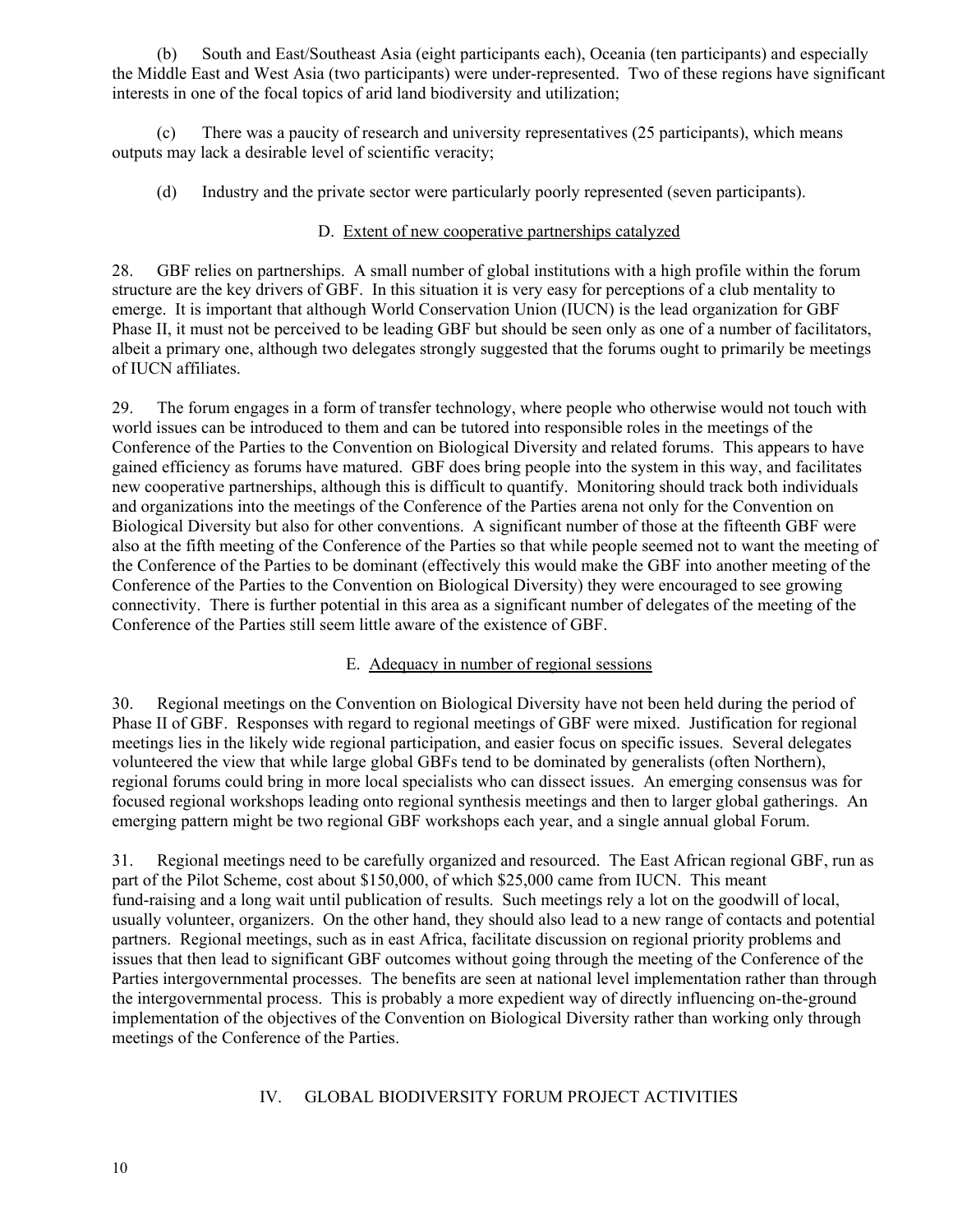#### A. Number of forums held

32. A total of 15 GBFs have been held of which six have been held during the course of GBF Phase II. In addition, there have been regionalized forums during this period in Moscow in May to June 1999, Sri Lanka in October 1999 and Eastern and Southern Africa in Mombasa in February 2000. These have been locally coordinated to look more specifically at regional issues in a global context. The total number of forums is that forecast in the project outline.

### B. Number of participants in each forum

33. Records show that there has been a reasonably high although variable attendance at successive forums (Annex IV). The total figure of over 1450 participants is very encouraging, and it is evident from the fifteenth GBF and discussions with interviewees relating to previous Forums that overall there has been an increasing and high representation by developing nations.

#### C. Pace at which translations are carried out

34. Proceedings for the fifteenth GBF were in English with no on-site translation facilities, a cost consideration. Where it has been possible to provide simultaneous translation, for instance at some smaller regional meetings, this has been done. At the fifteenth GBF, non-English speakers generally came across adequately, although there was some inhibition noted during open discussion and question-time. For indigenous people, language is often very important, and sometimes there is a perception that when you leave your native tongue you also abandon essential knowledge. However, for a global meeting there is no easy answer, although for regional meetings it will be appropriate to translate results into major regional languages.

35. Reports from forums are made available as promptly as possible in English, French and Spanish. The major problem with achieving this in the past has been workshop organizers getting behind schedule, rather than the time taken to do translations. To rectify this, the Nairobi forum hired a forum Chief Rapporteur to ensure that workshop organizers were fully resourced and to help make reports available in a timely manner.

# D. Development of the Global Biodiversity Forum website

36. Detailed access statistics have been maintained by IUCN. As a representative sample, the records for May 2000 indicate a high rate of use for the site. During this period there were 6890 hits, and 4376 files involving over 40,000 KB transferred to users. The maximum number of hits on any one day was 639 with an average of 222. In terms of users, 2800 were unresolved (40 per cent), 745 were from non-profit organizations (10.8 per cent), and 691 from networks (10 per cent). Major country users are Australia, Belgium, Canada, France, Germany, Italy, Switzerland, United Kingdom of Great Britain and the United States of America.. A total of 40 countries recorded hits during this period. This constitutes a reasonable level of success.

#### E. Range of distribution of Global Biodiversity Forum products

37. Products are widely distributed and many are available for free down-loading from the GBF website. Hard copy reports of forums are available and a growing number of secondary products such as case studies and workshop follow-up documents are now available. This in itself is a measure of the growing success of the Forums at a local and direct level. Many of the long-term products are in transformed people and attitudes, including greater access of individuals to the process of the Convention on Biological Diversity and increased awareness by governments of the views and functions of non-governmental organizations and of the positions of traditional society on biodiversity issues. Analysis of the website statistics suggests a wide dissemination of GBF products. Nevertheless, comments from southeast Asia and parts of Oceania and Australasia, and the absence of adequate representation from the Middle East suggests that products are still not significantly reaching some of these parts of the world.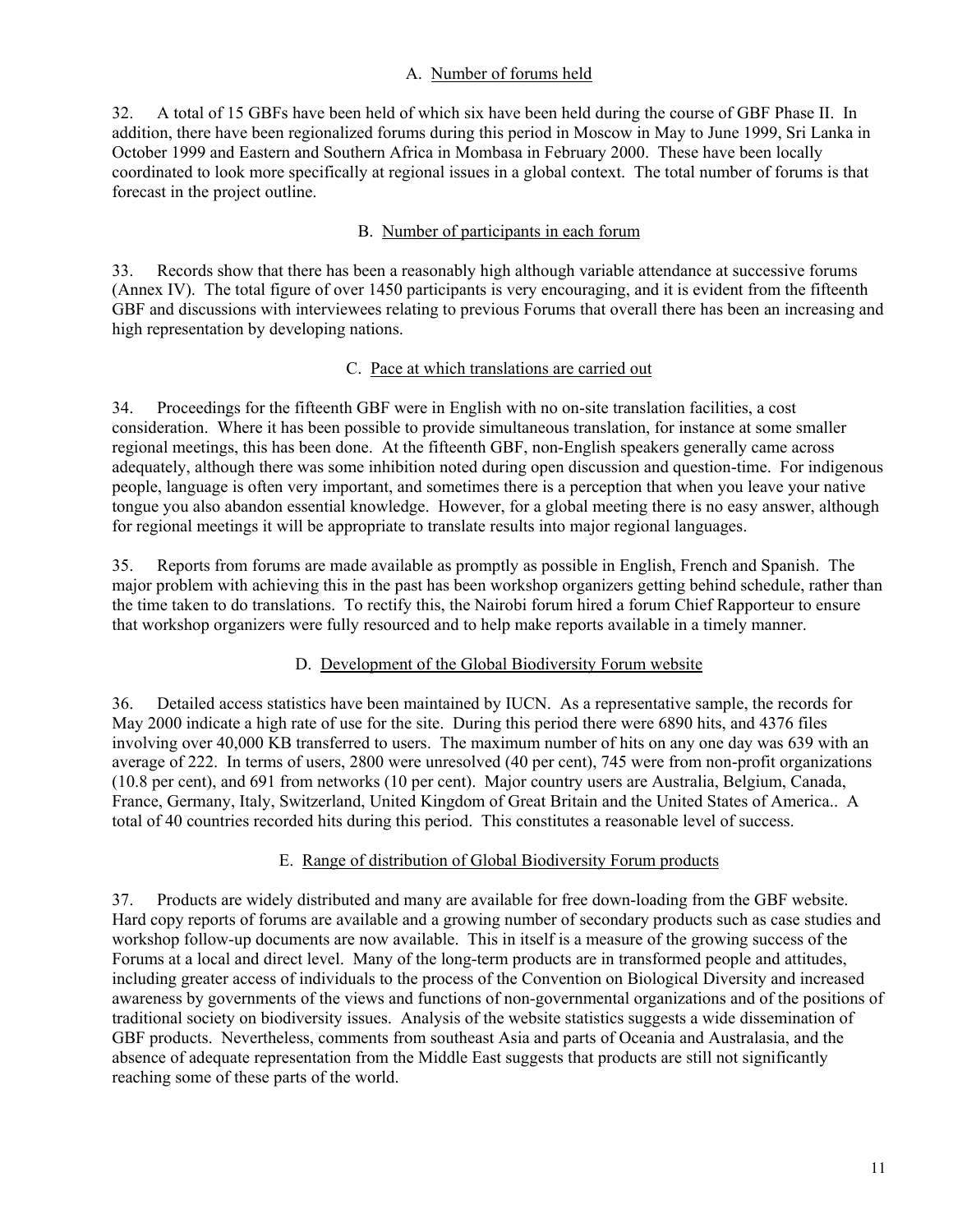#### F. Feedback from the monitoring and evaluation programme

38. A further project indicator is the extent to which the monitoring and evaluation plan, developed by the project, was used in providing feedback into the design and implementation of subsequent sessions of GBF. Consultants to the Biodiversity Policy Coordination Division of IUCN developed a monitoring and evaluation plan in 1999. This has three major goals:

- (a) To provide accountability to investors;
- (b) To continually improve the usefulness of future sessions; and
- (c) To provide pertinent information about the project to future funders.

An internal monitoring trial of GBF participants was tested at the fourteenth GBF and the system was approved by the Steering Committee in June 1999.

39. Monitoring is now in place and at the fifteenth GBF all participants were asked to return a survey sheet to the organizers for professional evaluation by a consultant hired for the purpose. The response rate was high at 50 per cent. The results of this monitoring are not yet available but the questions cover general organization, general outcomes, detailed comments on workshops attended, and follow-up to GBF including how individuals expect to follow up issues themselves. This is the first forum where there has been a full monitoring system in action and its evaluation is not yet complete.

# V. GLOBAL BIODIVERSITY FORUM PROJECT OUTCOMES

#### A. Usefulness of the issues selected

40. Issues for discussion are selected by the GBF Steering Committee through a process of consultation. Once issues have been decided, co-sponsoring is sought, abstracts are asked for and issue statements are organized. Forum organizers seek comment from those with a GBF track record, while also encouraging new participants. This may result in some participants feeling that their issues are ignored, for example, climate change issues for smaller island nations. Most participants appear to be happy with the system although some advocate a more open approach to topic selection. One instance was cited of a topic having financial sponsorship, a full slate of speakers, international non-governmental organization backing and key linkages established, yet having difficulty being approved and having to be strongly championed by outsiders.

41. Issues dealt with are representative of the major issues of the meetings of the Conference of the Parties to the Convention on Biological Diversity. The major exception appears to have been an under-representation of trade, industry and consumptive issues. Not surprisingly, issues such as forests, access to and benefit sharing of genetic resources are prominent. Two problems identified are the need to provide succinct and rigorously targeted material, and whether there ought to be greater canvassing of the larger constituency of GBF on both the selection of issues and presenters. Also, the developing emphasis on an ecosystems approach by the Convention on Biological Diversity, creates a situation where one can cogently argue for getting a greater range of participants into the process of the Convention on Biological Diversity, as consideration of multi-sectoral issues, cultures and socio-economics increases. This will especially suit a mixed regional and global approach to future forums.

# B. Number, type and quality of products generated

42. The major outputs of GBF in terms of the Conference of the Parties process are its reports and associated documents from each GBF, the summary statement of conclusions and recommendations made to meetings of the Conference of the Parties to the Convention on Biological Diversity and other convention meetings, and speech notes when appropriate. The documents are available in hard copy and as electronic copy from the GBF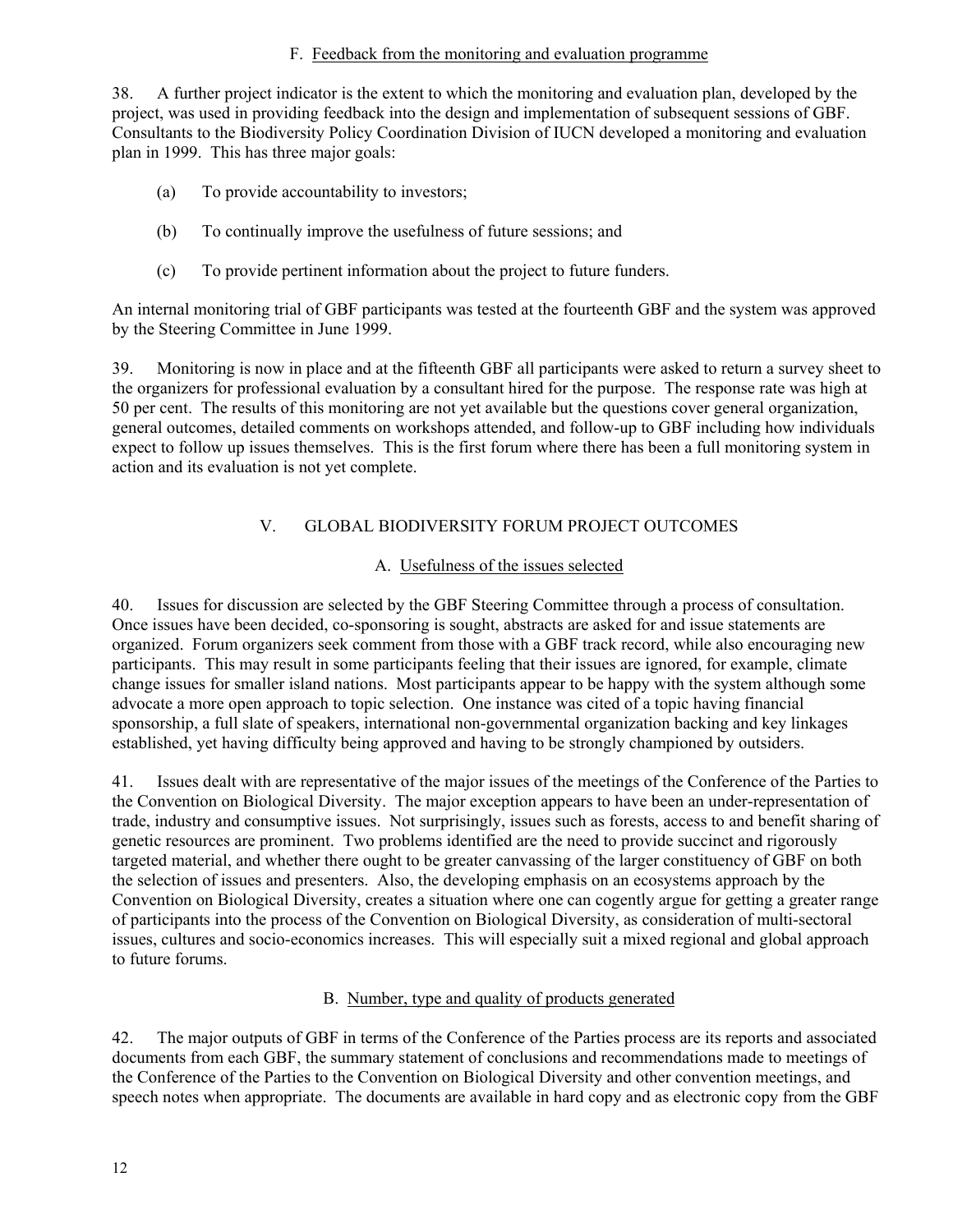website. Major reports are available in English, French and Spanish. Major outputs in terms of other channels are the development of local and regional networks, regional issue-based publications and reports, input into other conventions, and local or community action generated by attendance at the forums.

43. One of the criticisms sometimes expressed of the forum outputs is that general recommendations lack teeth for solving practical problems, and it has been suggested that the reports and especially recommendations are coming back to the same problems too often, indicating that too little headway is really being made in major issues. A major issue in presentation and especially in resolving the content of recommendations, for instance to the meetings of the Conference of the Parties to the Convention on Biological Diversity, is that of reconciling a wide diversity of views. The general quality of output documents is good, although the comment has also been offered by several participants and government officials that technical discussion sometimes lacks the level of detail wanted by Conference of the Parties delegations and convention secretariats.

44. Follow-up with focal issue coordinators shows that there is a wide range of outputs, some of which are not measurable as publications (for instance, generation of local projects), and others which are produced by means other than through the meetings of the Conference of the Parties to the Convention on Biological Diversity. A significant proportion of the long-term output of the forums will be subsequent to, perhaps many months or even years after, a GBF. Thus, there needs to be a means of tracking developments in particular issues which have been discussed by the GBF, as part of the monitoring system, at least over an ensuing five year period.

# C. Ease of use of the Global Biodiversity Forum website

45. The website of GBF is readily accessible and well indexed, a refreshing feature being its lack of complex graphics so that it comes up on the computer screen in minimal time. Navigation is extremely simple either into particular forums, focus issues, or general information about GBF itself. Reports are available in English, French or Spanish, along with lists of participants, closing statements and workshop information, press statements, and major speeches.

### D. Extent of engagement of the business and private sector

46. The engagement of the private sector generally, and the business and corporate sector in particular, is still weak. Most interviewees agreed, as did government Conference of the Parties and Convention Secretariat representatives, that it was necessary to bring in other stakeholders, especially from the development and private sectors. Several production industry representatives were present at the fifteenth GBF but did not appear to have been involved in any formal way with the workshops.

47. An important aspect of this may be the need for GBF to engage more with industry, trade, private sector and producer interests on their own ground by, for instance, coordinating a session of GBF to coincide with international trade or economics meetings. Several interviewees considered that a significant number of players in the production sector are seeking to understand biodiversity in a sustainability context. Last year the Convention on Biological Diversity Secretariat met with industry representatives and it would seem appropriate for GBF to follow this lead. The intangible private sector involves real people and there are ethical investors who ought to be involved in GBF-type discussions. It is important to avoid tokenism by inviting just a few representative private interests. Regional meetings probably provide a useful arena to work ideas through between the non-governmental organization and industry sectors. Greater involvement of private and business sectors will require preparation to ensure that contributions are mutually constructive. It is likely that private and business interests would be very objective about cost benefits of meetings. Their participation may be dependent on knowing that their contribution was meaningful and the benefits were tangible.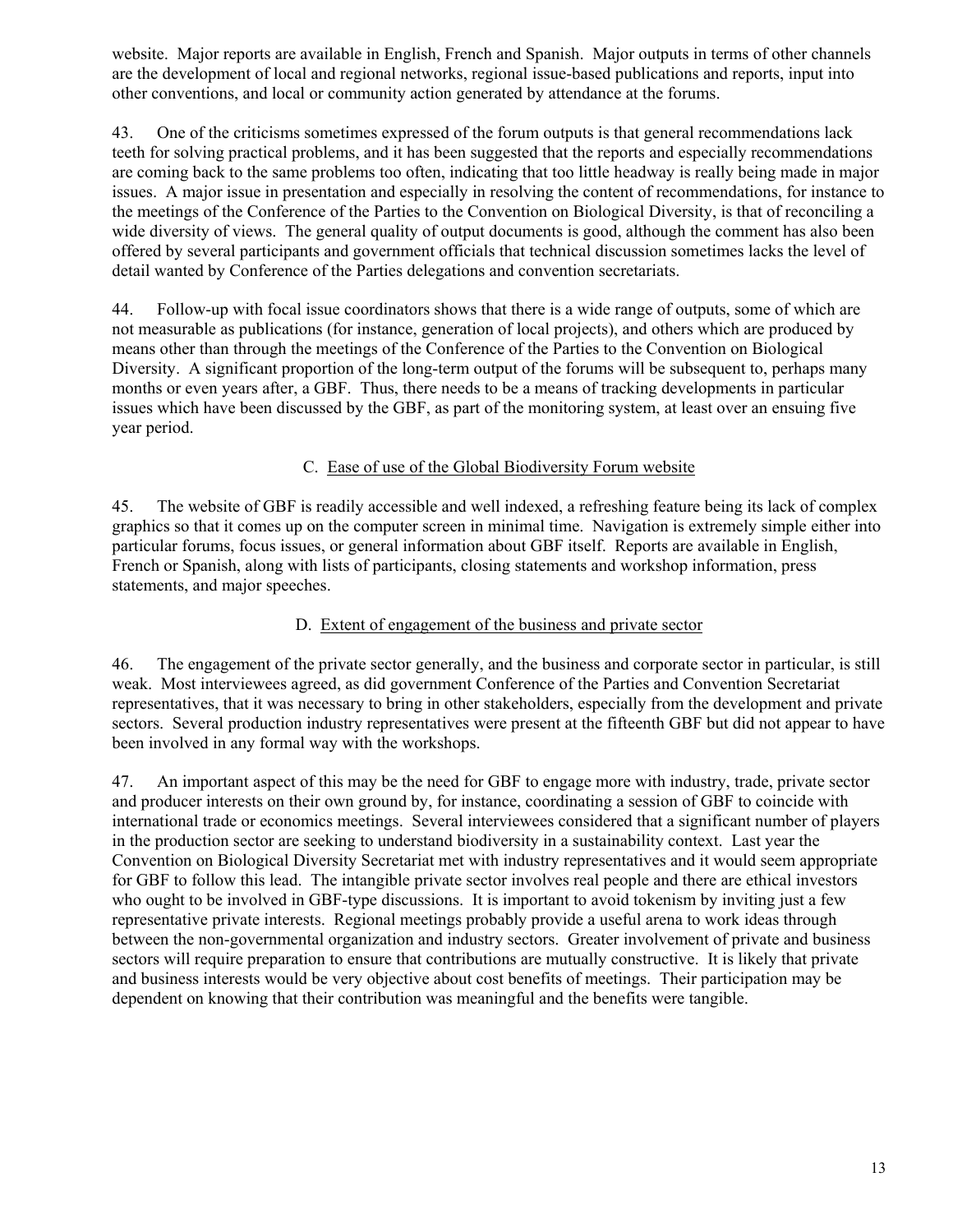E. Contribution of Global Biodiversity Forums, publications and spin-off initiatives to the decisions and recommendations of the Convention on Biological Diversity

48. One of the most important indicators is the extent to which forums and their outputs contribute constructively to formal decisions and recommendations taken at the Convention on Biological Diversity intergovernmental level, and to effective national and regional implementation efforts. At first, only a handful of Forum participants were involved directly in meetings of the Conference of the Parties to the Convention on Biological Diversity. It is now estimated that that up to 50 per cent of those who attend a GBF may attend an associated meeting of the Conference of the Parties as well. There is significant GBF influence on traditional knowledge and indigenous peoples issues being dealt with by meetings of the Conference of the Parties. SBSTTA has reacted positively to GBF requests for working groups. The GBF also provides a channel for drawing attention to agenda items for future Conference of the Parties and SBSSTA meetings. SBSSTA is very helpful as part of the process, including allowing follow-up for later GBF workshops that can be subsequently fed into the Convention process. It is therefore important that GBF documents and issues papers are widely distributed, not just passively but actively into the hands of those who can best use them.

49. An important consideration concerns timing of GBF and related convention meetings such as the meetings of the Conference of the Parties to the Convention on Biological Diversity. The view of some delegation members of the Conference of the Parties is that as governments have already developed their positions prior to arriving at a meeting of the Conference of the Parties, this is too late a stage for presentation of additional recommendations. On the other hand, GBF recommendations can be readily used in subsequent action as, for instance, is reported to have occurred following the second meeting of the Conference of the Parties, where a workshop of GBF on access to genetic resources led to subsequent work at the national level. A Forum prior to the Convention on Wetlands of International Importance, especially as Waterfowl Habitat, later led to a number of initiatives concerning peatlands and climate change. On the other hand, timing of the GBF immediately before a meeting of the Conference of the Parties to the Convention on Biological Diversity facilitates participation by delegates, as well as facilitating non-governmental organization participation in the meeting of the Conference of the Parties. Advantages in this include bringing new government delegates up to speed on biodiversity issues which they may otherwise miss, prior to debates at the meetings of the Conference of the Parties.

50. A suggested solution from several GBF participants and Conference of the Parties delegates is that of GBF moving into a more obvious planning cycle between meetings of the Conference of the Parties. One model would be to shift the major global meeting to follow the meeting of the Conference of the Parties and use this to traverse the issues that are on the immediate agenda of the latter and the SBSTTA. These would provide the focal point issues for the following two years using working parties and regional workshops to develop position statements and expert analyses which could be provided to Conference of the Parties delegations at least six months prior to the next meeting of the Conference of the Parties. Prior to the meeting, an executive group would fine-tune the strategy for the presentation of GBF statements and papers to the meeting.

51. A key issue raised at Convention Secretariat level is that of collaboration between GBF and the Conference of the Parties. A point of criticism is that most GBFs have lacked desirable integration, but that a major exception was the seventh meeting of the Conference of the Parties to the Convention on Wetlands when the GBF immediately prior was very effective in feeding into the meeting. The Convention on Wetlands Secretariat worked with GBF organizers to ensure that several of the sessions were reviewing decisions of the meeting of the Conference of the Parties or providing the opportunity for in-depth discussion of keynote papers and issues in the meeting of the Conference of the Parties. An observation from this exercise was that the GBF concept is to bring non-governmental organizations, governments and private sector together and it seems that the latter two are yet to embrace the concept fully.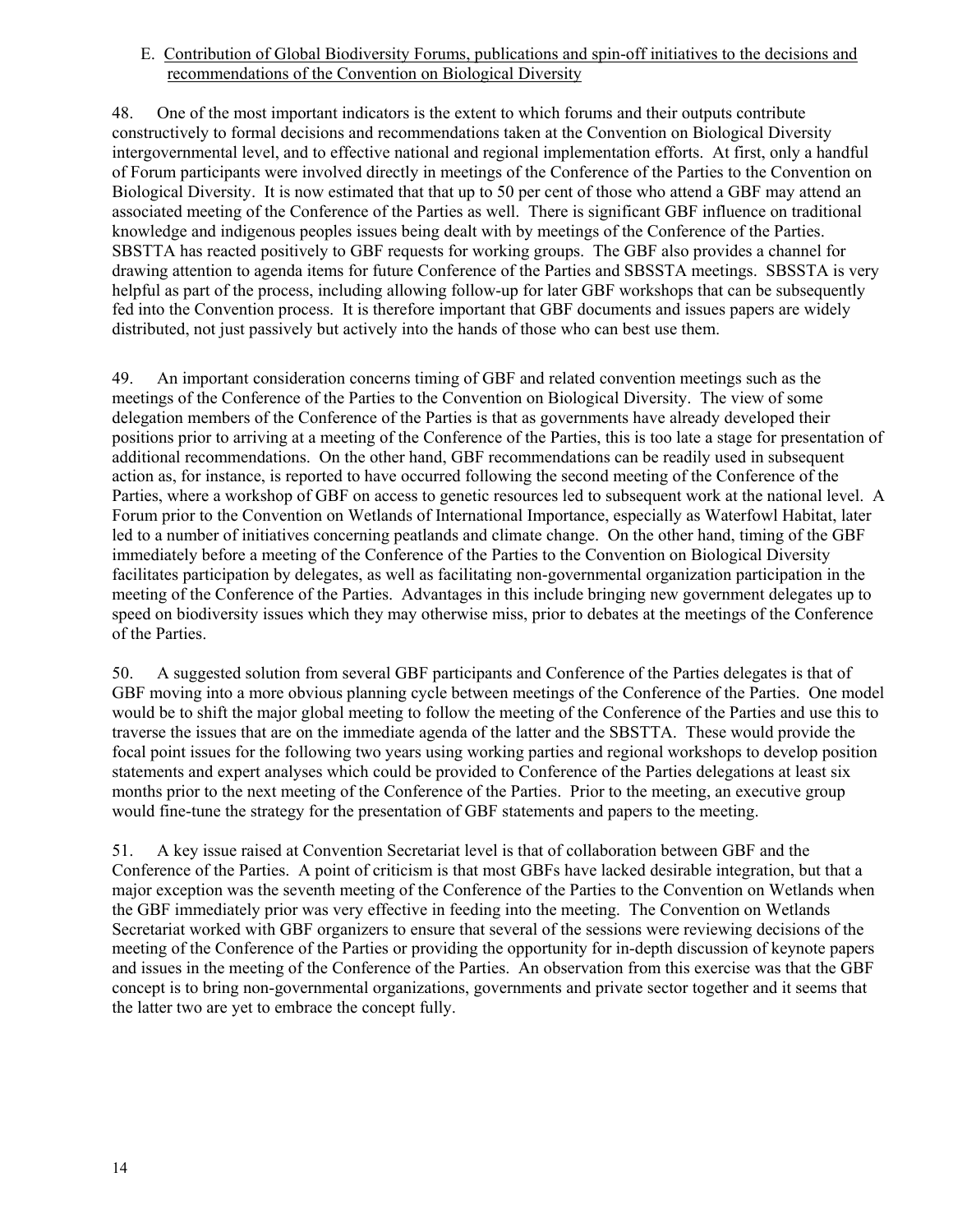52. It has already been suggested that comprehensive, commissioned review papers of focal issues, prepared well ahead, would be a particularly useful GBF output. This would allow focus meetings to work through the detail of issues combined with fully global forums. Such focus meetings could also be targeted to helping national delegations decide their positions for future meetings of the Conference of the Parties. This would assist in resolving the difficulty of a forum trying to cope with a number of in-depth issues in only two days.

53. An important philosophical point is that GBF does not itself reach positions to be advocated, but rather seeks to illuminate positions for participants themselves to consider within the framework of their particular socioeconomic, environmental and cultural framework. GBF is not currently designed to be a lobby for particular positions on issues, although this perception is widespread. It does aim to raise awareness levels in deliberations of meetings of the Conference of the Parties. But the question that must continually be asked is whether delegations are going to change their views as a result of GBF deliberations when their own positions are largely determined by government advisors who may choose to ignore GBF outputs. This emphasizes the important role of GBF in working on within-country and within-region actions.

54. An essential feature, yet also an Achilles heel of the GBF process, is its very broad constituency and consensus process. There is no easy answer to this tension, the resolution of which largely depends on organizational skills and sensitivity of workshop leaders, rapporteurs and the Steering Committee. One of the most frequent words used by interviewees was focus, in the context of ensuring that GBF provides highly targeted views and analyses compiled not by the same people but involving the best available professionals in the field, interacting with people and organizations involved in the issues on an everyday basis.

# F. Number and type of regional cooperative initiatives and measures catalyzed through regional dialogue

55. This is a very difficult indicator to estimate especially in any quantitative sense, yet such estimates are important if GBF is to demonstrate its overall effectiveness. Interviewees did cite numerous instances where they were aware of contributions to regional and national measures that can be attributed primarily to the GBF process and outputs. GBF is moving towards engaging with other biodiversity interest groups apart from the direct relationship with the Conference of the Parties to the Convention on Biological Diversity, such as the Convention on Wetlands and CITES.

56. Contact with listed coordinators for focal issues produced very mixed results ranging from enthusiasm and information about ongoing initiatives to inability to contact the person(s) listed. Nevertheless, the following encouraging examples of actions separate from the meetings of the Conference of the Parties are cited:

(a) Invasive species were dealt with at the thirteenth GBF and the GBF-SSEA. This resulted in greatly increased awareness of indigenous people's issues, and modification of the statements of the Convention on Wetlands especially to tie invasive species work into regional and international agreements and organization programmes. Awareness was also fostered at the level of meetings of the Conference of the Parties to the Convention on Biological Diversity;

(b) Climate change issues (eleventh GBF and twelfth GBF) led to development of greater focus in institutional programmes, such as the IUCN climate change programme, and also fed into the fourth meeting of the Conference of the Parties to the Convention on Biological Diversity and other meetings. One of the complications of the climate change issue is that GBF is only one player in a well populated field;

(c) On forests and biological diversity (eighth GBF), there was partial success through circulation of a range of alternative views, although this was hampered by lack of political will to move ahead with a forest work programme. Nevertheless, other forest programmes were strengthened;

(d) Wetlands have been discussed in several forums (e.g., the eighth GBF which is prior to the GBF Phase II, and the thirteenth GBF). The focal points have been very successful, for example, through the Convention on Wetlands. The carbon sink role of wetlands catalyzed the interest of a number of agencies, including IUCN, at the seventh meeting of the Conference of the Parties to the Convention on Wetlands and will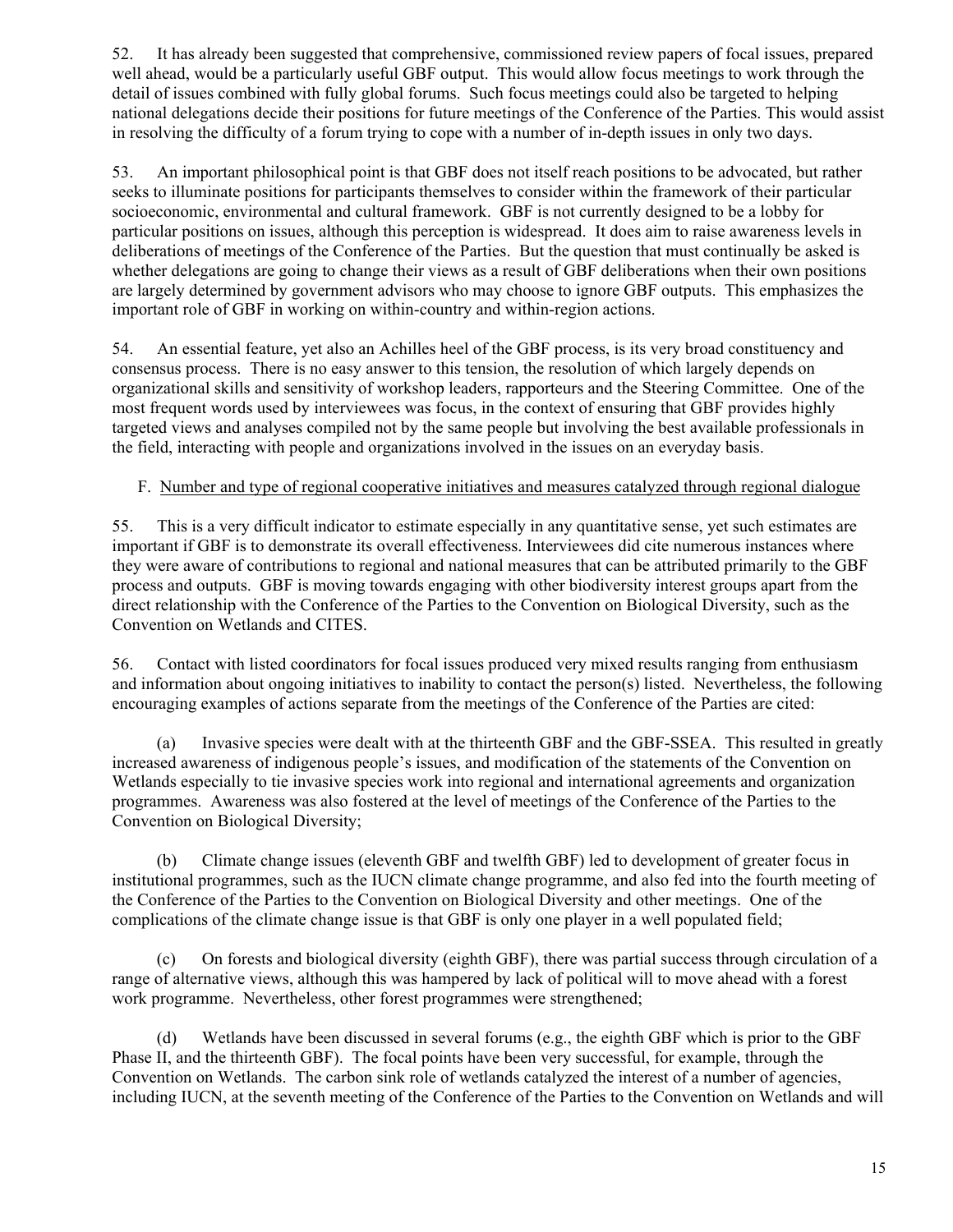hopefully lead to a global action plan at the eighth meeting of the Conference of the Parties to the Convention on Wetlands, in 2002. Indigenous people's wetland issues (thirteenth GBF) resulted in a high level of national follow-up activities also being included in the outputs of the fourth meeting of the Conference of the Parties to the Convention on Biological Diversity;

(e) Public education and awareness (tenth GBF which is prior to GBF Phase II) resulted in development of common principles for good practice which were transmitted to the Conference of the Parties, and this has been followed up by publication of a subsequent report to the fifth meeting of the Conference of the Parties to the Convention on Biological Diversity. It also had networking implications for facilitating national work;

(f) Debate of financial innovations and desertification (twelfth GBF) led to identification of synergies, with later workshops on the Convention on Biological Diversity building on results, including the role of the private sector. The forum brought agencies and partners together;

(g) Scale in adaptive management (fourteenth GBF) resulted in a report that is due to be published shortly and also provided a sense of authority for a range of sustainable use initiatives. It indicated the need to prepare practical tools for laypersons and practitioners.

### G.Number of national and sub-national case studies presented at Global Biodiversity Forum workshops

57. Case studies are the backbone of GBF discussion and have been well presented in forum documents. There is a will to expand the range of case studies available and consideration should be given to providing case studies in a virtual electronic format. It was, for instance, apparent at the fifteenth GBF, with the discussions on dryland ecosystems, that there were significant regions which were not represented but which should have made significant case study input. This suggests that there should be a more vigorous pursuance of case studies and fuller representation.

58. Several interviewees suggested that there is sometimes too much preaching to the converted, especially from a developed country perspective, which cut down on the time available to analyse case studies from other more biodiverse regions experiencing problems with biodiversity management and preservation. Case studies emerged in interviews as a further vital part of the GBF process to be expanded.

# VI. FUNCTIONAL, MANAGEMENT AND ADMINISTRATIVE ISSUES

# A. Coordination and secretariat issues

59. GBF is still undergoing a process of evolution, and many participants may not be entirely clear about its primary purpose, for instance, whether it is primarily technical or political. A key document in draft form is the GBF Guide for Organizers. This document will provide comprehensive and practical guidelines for future operation of GBF.

60. It is recognized by the Steering Committee that a formal secretariat for GBF would lead to more defined and formal processes and to better follow-up of issues. However, the forum is deliberately designed to encourage individual organizations and individuals to follow up issues themselves. Nevertheless, there is a growing role for a very small, dedicated, focused secretariat to enhance the operation of the GBF ongoing development of issues and use of outputs. Thus, ongoing development of the Steering Committee structure, regionalization, and significant changes in workshop structure all require continuity of resources if they are to be effected.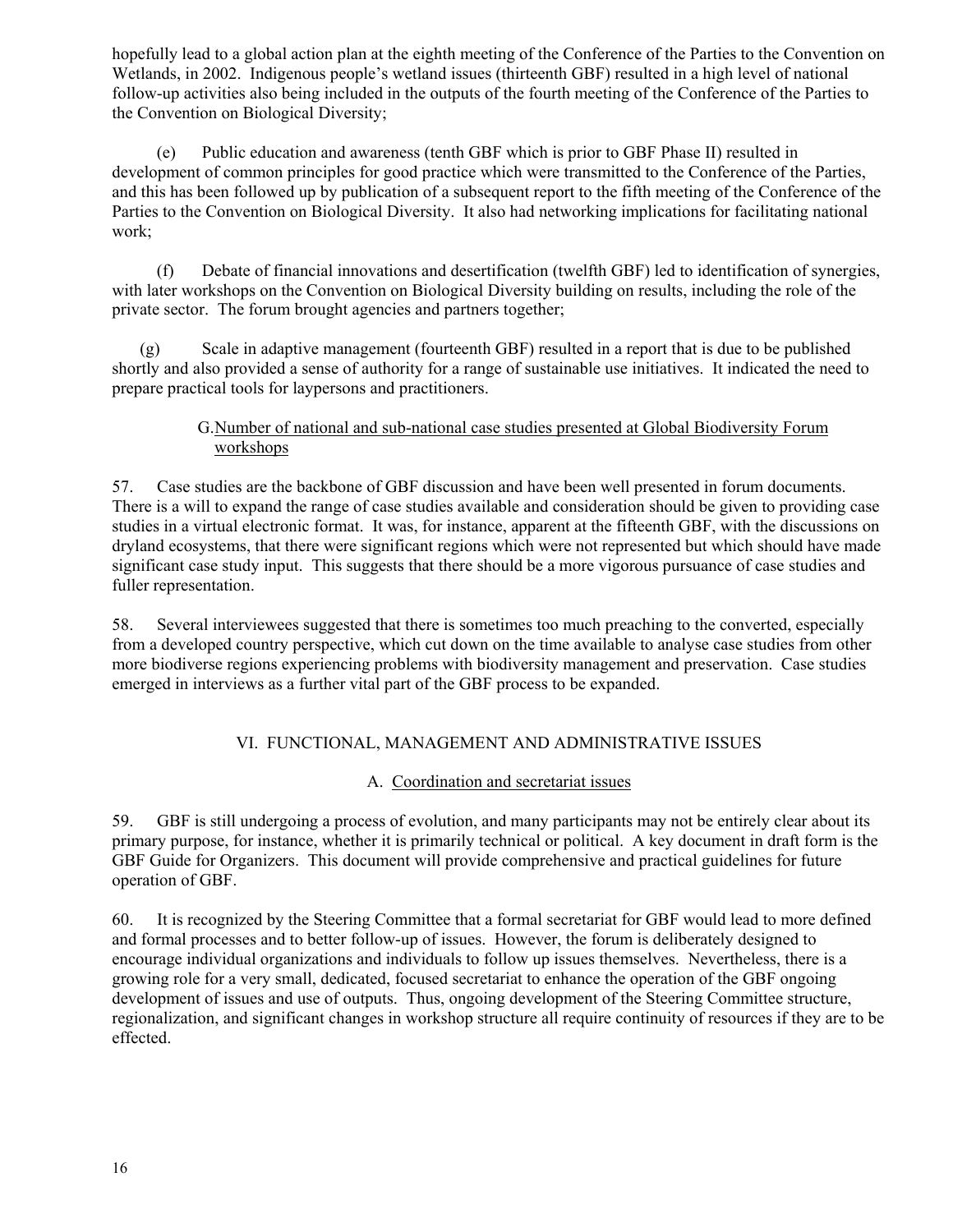#### B. Follow-up to focus issues

61. Follow-up of issues is vital and needs to given high priority within the operations of GBF. This should improve with the setting up of a comprehensive monitoring system. However, it is essential that the forum can point to quantitative evidence of its effectiveness.

62. Forums should be helping to set future agendas for the Convention on Biological Diversity. This requires a very active monitoring and follow-up structure for GBF so events are not just left to chance. It means:

(a) Developing effective mechanisms to ensure that GBF recommendations are robust and fully defensible, and based on rigorous analysis and wide participation;

(b) Mechanisms (including timing) to ensure that GBF outputs are used in the most effective way to positively influence decisions and activities;

(c) Medium-term and long-term follow-up to focus issues and long-term monitoring of the spinoffs from GBF initiatives.

#### C. Workshop facilitation and Forum management

63. Effective workshop organization is absolutely vital to the successful running of GBF and production of focused outputs. Discussion, especially with Steering Committee members, indicated that it is virtually impossible to predict the make-up of a workshop audience prior to the Forum commencing, even with preregistration. This places a heavy burden on workshop organizers who are also being asked to use their networks to provide the right mix of experts and a structure conducive to producing results. A prudent measure would be to provide professional facilitators for workshops, concentrate on group dynamics, participatory processes and end-products, freeing workshop organizers to concentrate on content.

64. Some organizational problems were experienced at the fifteenth GBF. A change of venue two days prior to the start of the Forum meant that lunch was taken several minutes from the conference site and this meant both some late starts to sessions and that it was a little more difficult for delegates to find each other over the lunch break. There were also comments about the adequacy of some rooms and whether this reflected a perception that this was only an indigenous non-governmental organization meeting.

# D. Communications

65. GBF needs to make sure that all stakeholders and key countries (especially those with pressing biodiversity issues) know about GBF and understand its role, ensuring that there is a full and open flow of information about GBF and its outputs, ensuring that potential participants are fully briefed as to their reasonable expectations, developing further participatory processes, monitoring and improving dialogue with Conference of the Parties delegates, and ensuring that there is a full range of expert consultation in developing issues.

66. An important aspect of communications is the role of the media. This is an aspect of GBF that has a lot of possibilities for innovation. Media representatives need to be deliberately targeted and attracted with compelling by-lines. The fifteenth GBF held press conferences, made press kits available and had a full-time press officer. There were some highly significant people at the Forum, some extremely important issues under discussion, and some riveting stories and case studies that deserved to get a much higher profile.

# VII. RECOMMENDATIONS

67. This section concentrates on those issues which are considered important and strategic to the operation of GBF and which require attention and responses.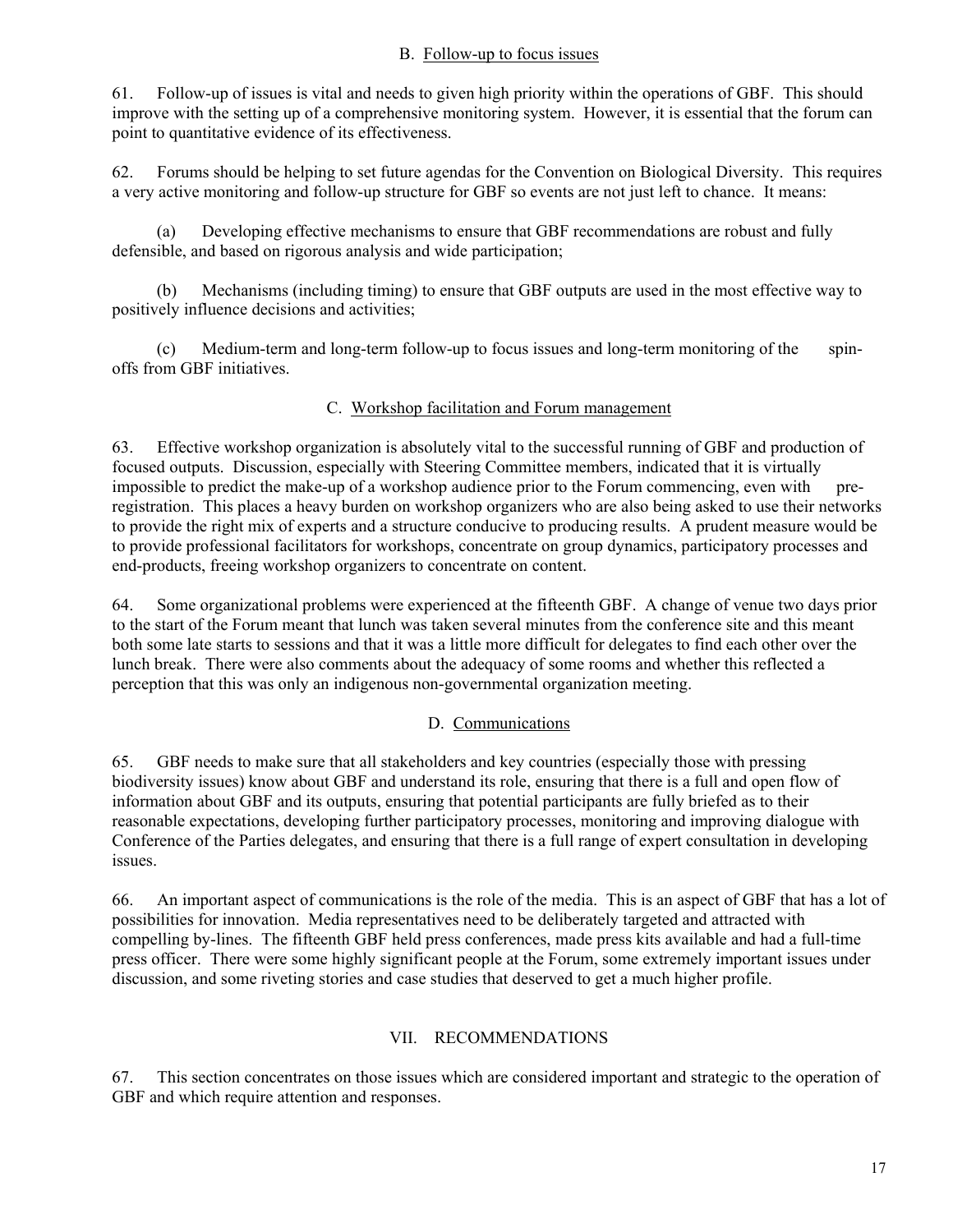#### A. Policy recommendations

(a) Development of a communications strategy: stakeholder's and country's issues, participant briefing, participatory processes, Conference of the Parties delegate dialogue, consultation on developing issues, and a compellingly attractive and targeted media policy;

Reassessment of coordination roles and consideration of whether a very small, focused and dedicated secretariat would enhance the operation of GBF, especially in the areas of funding, ongoing development of issues, use of outputs and monitoring;

(c) Effective and growing engagement with private, business and research stakeholders, including meeting sector representatives on their own ground and developing appropriate workshops, for instance, in trade issues;

(d) Consideration of the timing of GBF and related convention meetings including development of a planning cycle, determination of key input mechanisms into delegation papers of the meetings of the Conference of the Parties, development of more effective collaboration between GBF and the Conference of the Parties;

(e) Increased use of regional forums and greater development and monitoring of regional and national outcomes that do not originate from the Conference of the Parties;

(f) A high priority for follow-up including active monitoring, resourcing of focal point issue coordinators, facilitating within-country and within-region dissemination of the results of forum debates and follow-up protocols for GBF issues;

(g) Achieving overall financial stability for the programme including long-term funding.

#### B. Programme recommendations

(a) Greater use of commissioned review papers of focal issues, prepared well ahead, and presented through focus meetings before presentation to global forums;

(b) Expansion of the range of case studies, and representation to give a fully global picture, with consideration of poster papers and electronic formats;

(c) Provision of professional facilitators for workshops, to concentrate on group dynamics, flexible participatory processes and end-products, and so free up workshop organizers to concentrate on workshop content;

(d) Ensuring that forums provide highly targeted views and analyses involving the best available professionals interacting with people and organizations involved in the issues on an everyday basis;

(e) Increasing levels of interaction with other convention groups in addition to the Convention on Biological Diversity;

(f) A greater openness and structured approach to topic selection taking full account of particular regional and country priorities;

(g) Ongoing use of the monitoring and evaluation plan developed by the project for providing feedback to the design and implementation of subsequent sessions of GBF through the course of project implementation;

(h) Attention to greater use of language translation as funding allows.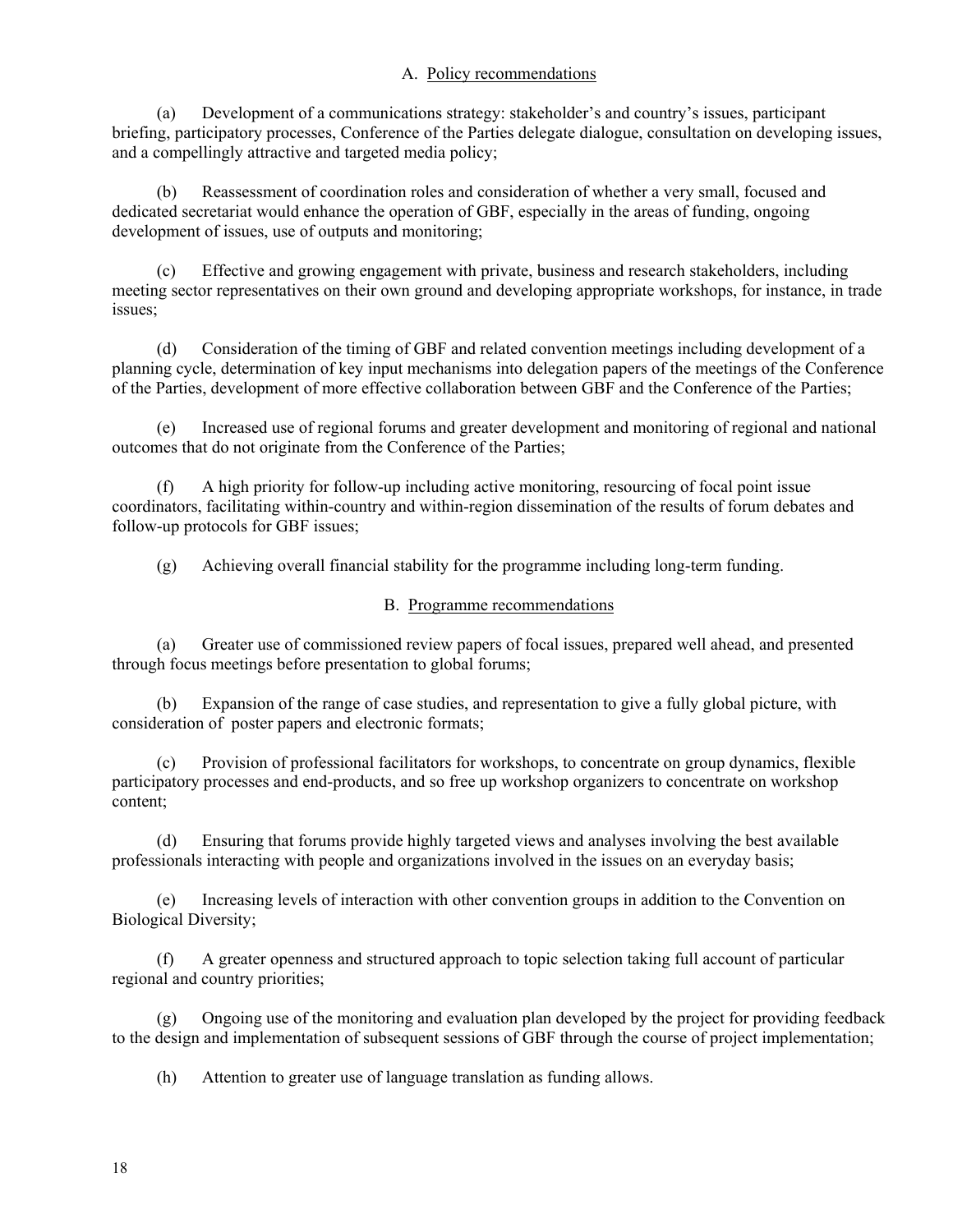# VIII. CONCLUSIONS

68. In carrying out this evaluation, a wide range of views was encountered. There are significant differences in people's perceptions of the role and purpose of the Forum and the most effective way for it to operate. The majority of comments from interviewees were favourable but included pointers for improvement. There is also a wide range of perceptions of its effectiveness, ranging from ecstatic approval to uncertainty well expressed in the comment, "everyone feels positive about the effect and impact of GBF but I remain uncertain of exactly what effect it has, besides a warm glow amongst the club". The evaluator also detected strong feelings that Forums must engage private and business stakeholders as a matter of urgency, and ensure that issues discussed are those that are important to the international community at large.

69. The evaluation concludes that GBF as a process has achieved many of its immediate objectives, although there is a particular need to be able to quantify its results through measurable outputs through the monitoring process now in place. This is especially challenging for longer term tracking of GBF influence that may extend over a number of years. Recommendations outline a range of issues to be considered by GBF organizers. The Forum is at a critical stage where it needs to consider a number of strategic options for the future including widening the range of stakeholders, regionalization, innovative connections into the Conference of the Parties process for the Convention on Biological Diversity and other conventions, and maximizing the effectiveness of workshops and outputs which do not originate from the Conference of the Parties and which effect outcomes of the Convention on Biological Diversity.

70. It is necessary to distinguish between:

(a) the GBF process; and

(b) the GBF project as funded by GEF for which an overall favourable evaluation of Very Good can be given.

71. The process has shown considerable value and is developing as a major component of the Convention on Biological Diversity. Can the process continue and evolve further in the absence of GEF funding? Probably not, at least in the short-term.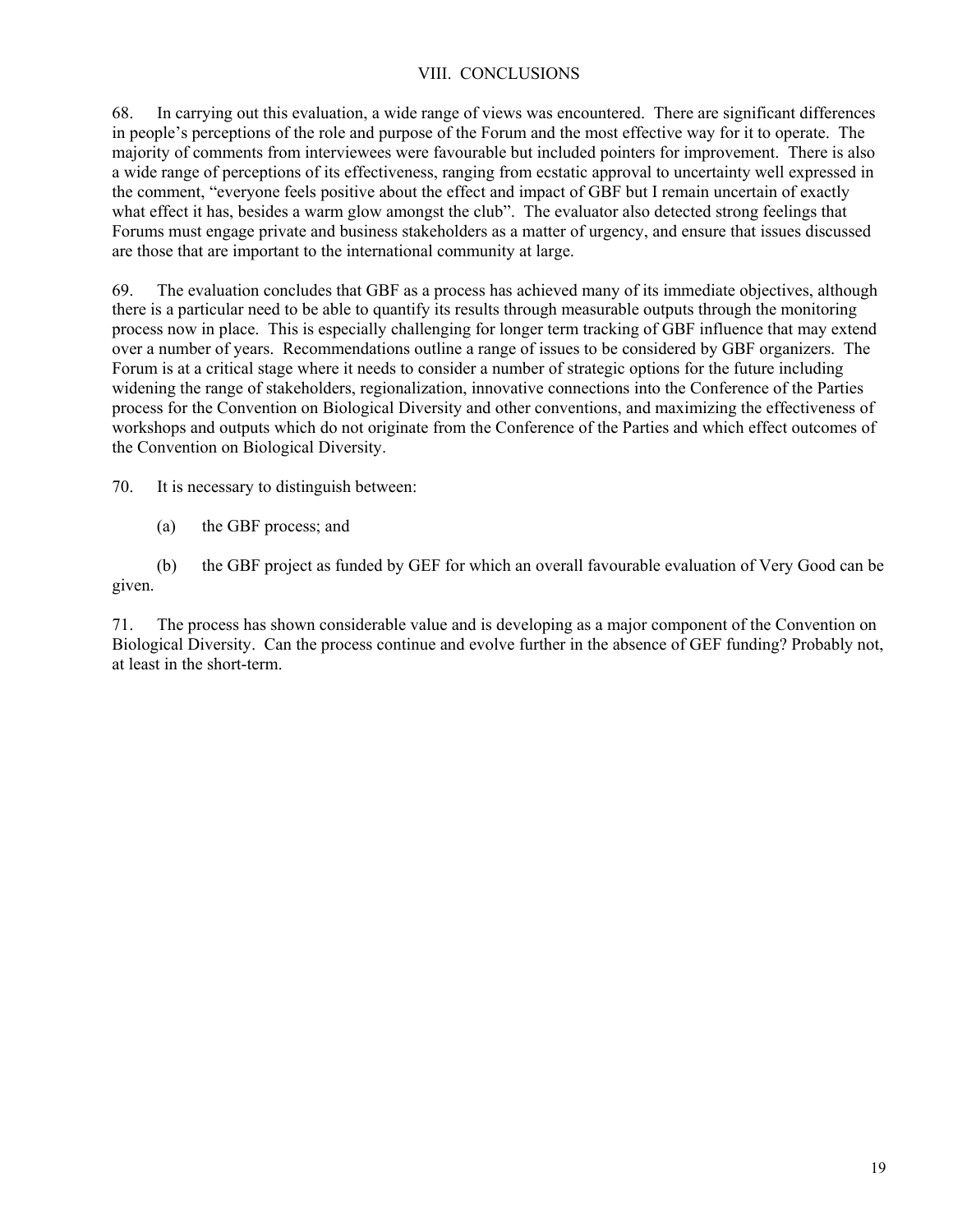#### Annex I

### Persons who were interviewed or provided comment.

Seventy six individuals were interviewed at GBF or the meeting of the Conference of the Parties, provided evaluation sheets, or were contacted later by phone or e-mail. Symbols are used below as follows:

- registered for fifteenth GBF
- $\Box$  provided opinion of delegation member of the meeting of the Conference of the Parties
- 
- $\Box$  provided evaluation of a GBF focal issue

S. Aggarwal-Khan (Kenya)

 $\mathbb{Z}$  A. Argumedo (Peru)

A. Bagri (Switzerland)

- \* C. Barber (Philippines)
- \* J. Barber (United Kingdom)
- \* P. Barnard (Namibia)
- \* M. Behangana (Uganda)
- D. Brackett (Canada)
- $\Box P$ . Bridgewater (Australia)
- S. Burgiel (USA)

 $*$  A. Chikuni (Malawi)

- $\Box$  T. Chua (Malaysia)
- \* L. Christen (Switzerland)
- $\Box$  M. Cock (United Kingdom)
- \* D. Cooper (Canada)
- $\Box$  D. Cresswell (Australia)
- K. Davenport (United Kingdom)
- M. De Poorter (New Zealand)
- $\Box$  B. Dias (Brazil)]
- $\Box$  S. Edwards (USA)
- $\sqrt{\pi}$  R. Ellison (New Zealand)
- \* L. Emerton (Kenya)
- \* M. Figuera (Namibia)

 $\Box$  A. Finger-Stich (France)

- \* B. Gemmill (Kenya)
- \* C. Ginés (Canada)
- \* J. Gradé (Uganda)
- W. Goldstein (Switzerland)
- \* J. Grant (United Kingdom)
- S. Gruber (Canada)
- \* M. Heath (United Kingdom)
- \* J. Herity (Canada)
- \* P. Herkenrath (United Kingdom)
- \* A. Heydendahl (Canada)
- J. Illueca (Kenya)
- $\Box$  H. Jenkins (Australia)  $\Box$  E. Joubert (Saudi Arabia) \* D.Lawson (Australia) \*<sup>D.</sup> Leamann (Canada) \* L. Makili (Solomon Islands)  $\Box$  E. Maltby (United Kingdom) \*  $\Box$  C. Martinet (Switzerland) \* J. McNeely (Switzerland) \* K. Mtindin (Zimbabwe) \* J. Mugabe (Kenya) \* P. Mulvany (United Kingdom) B. Orlando (United States) G. Oviendo (Switzerland) \* F. Parish (Malaysia)  $\Box$  B. Phillips (Australia)  $\Box$  J. Pittock (Australia) \* A. Puyol Espinosa (Ecuador) S. Rallo (Switzerland) \* B. Roberts (Canada) □C. Rubec (Canada) \* M. Ruiz (Peru) C. Samper (Colombia) \* D. Sastrapradja (Indonesia) \* P. Schei (Norway) \* D. Schnierer (Australia  $\overline{\phantom{a}}$  J. Seyani (United Kingdom) S. Simiyu (Kenya)  $\overline{\phantom{a}}$  G. Sherley (Samoa) \* V. Solís Rivera (Costa Rica)  $*$  M. Solomon (New Zealand) \* Y. St.Hill (United Kingdom)  $\sqrt{\ }$ K. Ten Kate (United Kingdom)  $\Box$  E. Thomson (New Zealand)  $\Box$  D. True (Australia) A. Volentras (Samoa) F. Voorhies (Switzerland) P. Warren (New Zealand)
- $\Box$  S. Winkler (Switzerland)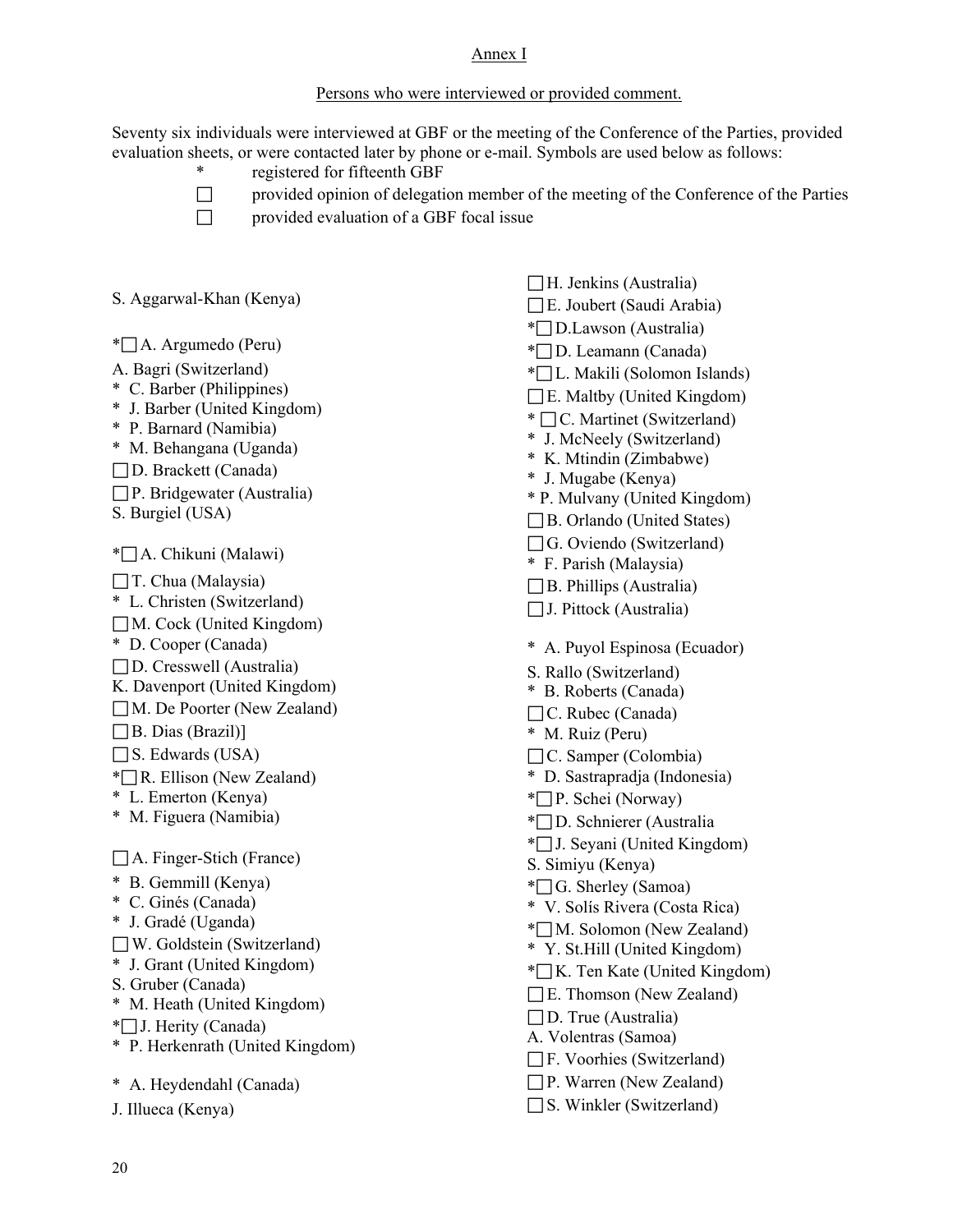#### P. Wyse Jackson (United Kingdom)

\* T. Young (Germany)

\* T. Young (Germany)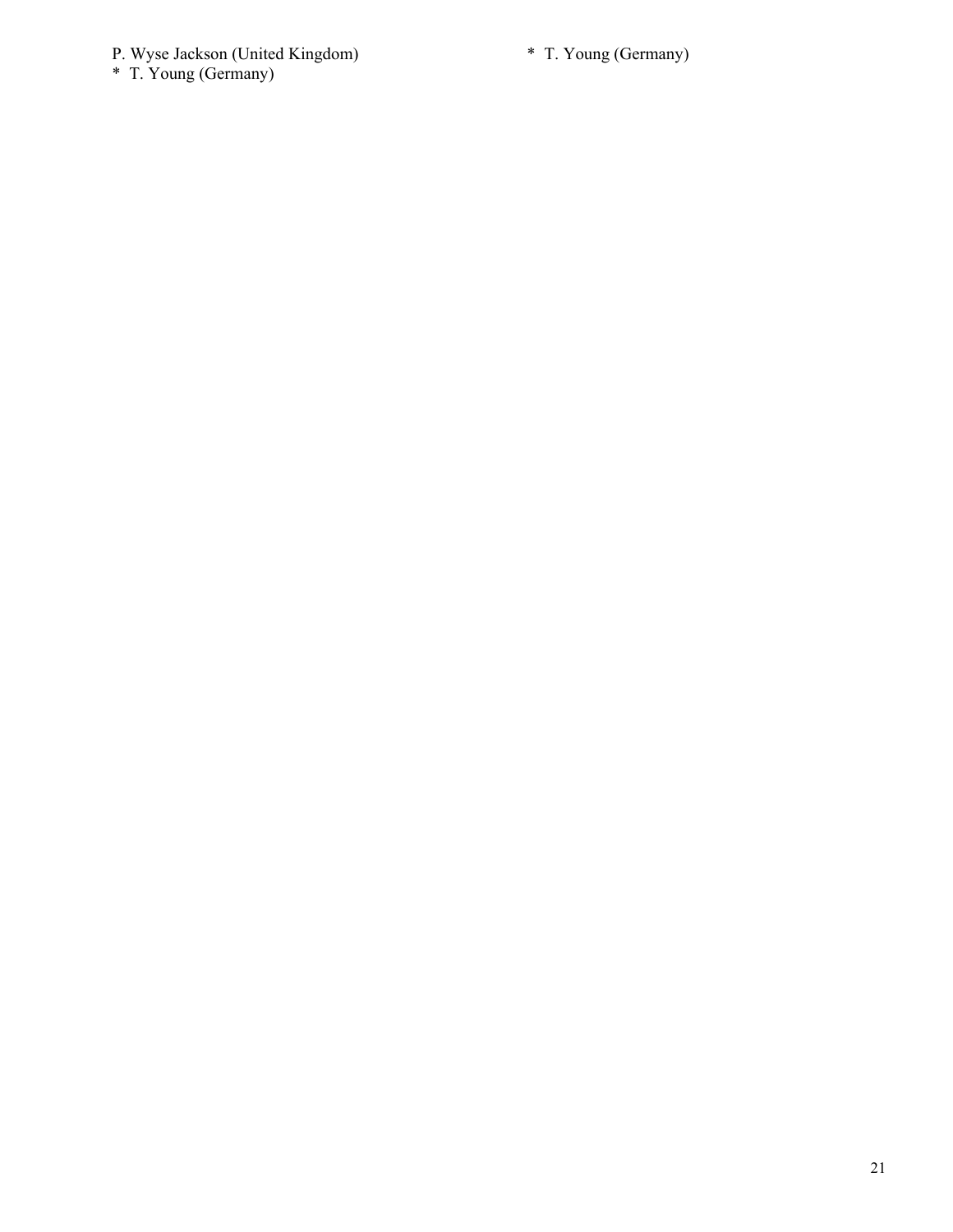#### Annex II

#### Methods used to undertake interviews and evaluation

The evaluation was based on:

- (a) Desk review in New Zealand of:
	- (i) The initial project documents, monitoring reports and relevant correspondence;
	- (ii) Specific Forum products including reports of the sessions highlighting presentations, case studies, technical information, web materials, and recommendations for action on topics regarded as focal issues;
- (b) On-site in Nairobi, Kenya:
	- (i) Interviews with United Nations Environment Programme (UNEP) and IUCN staff and other members of the Steering Committee at the fifteenth GBF in Nairobi (May 2000);
	- (ii) Interviews and correspondence with participants attending the fifteenth GBF- held this year in Nairobi, with Convention Secretariats, with delegation members of the Convention on Biological Diversity, with industry and professional sources, and with and discussions with several organizations closely linked with the GBF.
- (c) Desk follow-up in New Zealand of:
	- (i) Interviewees, to clarify points of discussion, including e-mail correspondence on a range of specific points with Organizing Committee members;
	- (ii) E-mail and telephone interviews of Focal Point contacts to determine follow up of major GBF discussion and workshops;
	- (iii) Specific Forum products including reports of the sessions highlighting presentations, case studies, technical information, web materials, and recommendations for action on topics regarded as focal issues;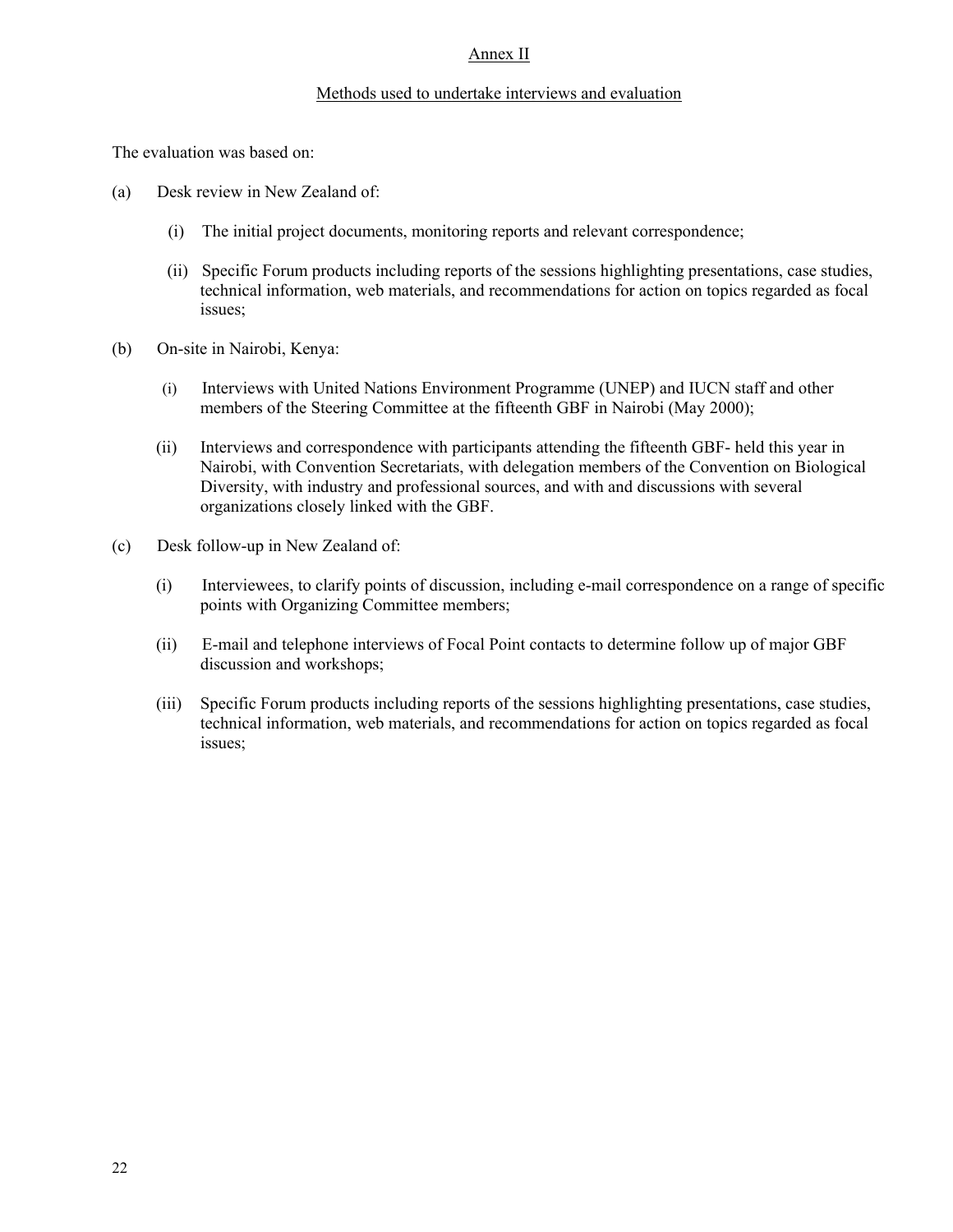# Annex III

# Comments on GBF focal points

| CODE          | <b>THEME</b>                        | <b>COMMENTS</b>                                                                                  |
|---------------|-------------------------------------|--------------------------------------------------------------------------------------------------|
| <b>GBF7/2</b> | Non-detrimental                     | This was a great success in bringing very                                                        |
|               | export/sustainable use              | different views together and promoting                                                           |
|               |                                     | harmonization which should be a major theme                                                      |
|               |                                     | of the Convention on Biological Diversity. It                                                    |
|               |                                     | forced CITES focus on implementation and                                                         |
|               |                                     | not just vision, and was also a meeting place                                                    |
|               |                                     | for IUCN members and agencies.                                                                   |
| <b>GBF8/3</b> | Forests and biological<br>diversity | There was good and interesting output but<br>both lack of acquaintance with the SBSTTA           |
|               |                                     | agenda by some and a subsequent limited                                                          |
|               |                                     | political will to take forest work under the                                                     |
|               |                                     | Convention on Biological Diversity seriously.                                                    |
|               |                                     | Statements were circulated later in other                                                        |
|               |                                     | forums. A step for the GBF would be to                                                           |
|               |                                     | concentrate on providing substantial scientific<br>and multi-stakeholder inputs as well as focus |
|               |                                     | on evaluating ways in which the Convention                                                       |
|               |                                     | on Biological Diversity is implemented                                                           |
|               |                                     | nationally. The issue of forests should be                                                       |
|               |                                     | followed through within an ecosystems                                                            |
|               |                                     | approach                                                                                         |
| <b>GBF8/4</b> | Inland waters and biodiversity      | The issue was very successfully aired and led                                                    |
|               |                                     | to further discussion at the Convention on                                                       |
|               |                                     | Biological Diversity and the Convention on                                                       |
|               |                                     | Wetlands. GBF role was significant but in                                                        |
|               |                                     | parallel with other players, and there are now                                                   |
|               |                                     | other players and champions so it is not                                                         |
|               | Financial innovations               | needing follow up                                                                                |
| GBF10/5       |                                     | It was hoped the issue would break through in<br>the meeting of the Conference of the Parties    |
|               |                                     | but it did not, although within the GBF                                                          |
|               |                                     | community it has stimulated growing interest                                                     |
|               |                                     | and innovation                                                                                   |
|               |                                     | Within IUCN it led to new world conservation                                                     |
|               |                                     | finance initiative and it should be followed                                                     |
|               |                                     | through                                                                                          |
| GBF10/7       | Public education and                | Good examples were raised in discussion by                                                       |
|               | awareness                           | non-governmental organizations but there was                                                     |
|               |                                     | lack of government responses. Net working                                                        |
|               |                                     | was good - people discovered quite a lot of                                                      |
|               |                                     | commonality and recommendations passed                                                           |
|               |                                     | onto the meeting of the Conference of the                                                        |
|               |                                     | Parties (including lunch session). GBF                                                           |
|               |                                     | opportunity provided catalyst for workshop.                                                      |
| GBF11/1       | Forests and climate change          | This was a useful and successful catalyst for                                                    |
|               |                                     | future discussion. It helped to develop the                                                      |
|               |                                     | IUCN climate change issues. Discussion may                                                       |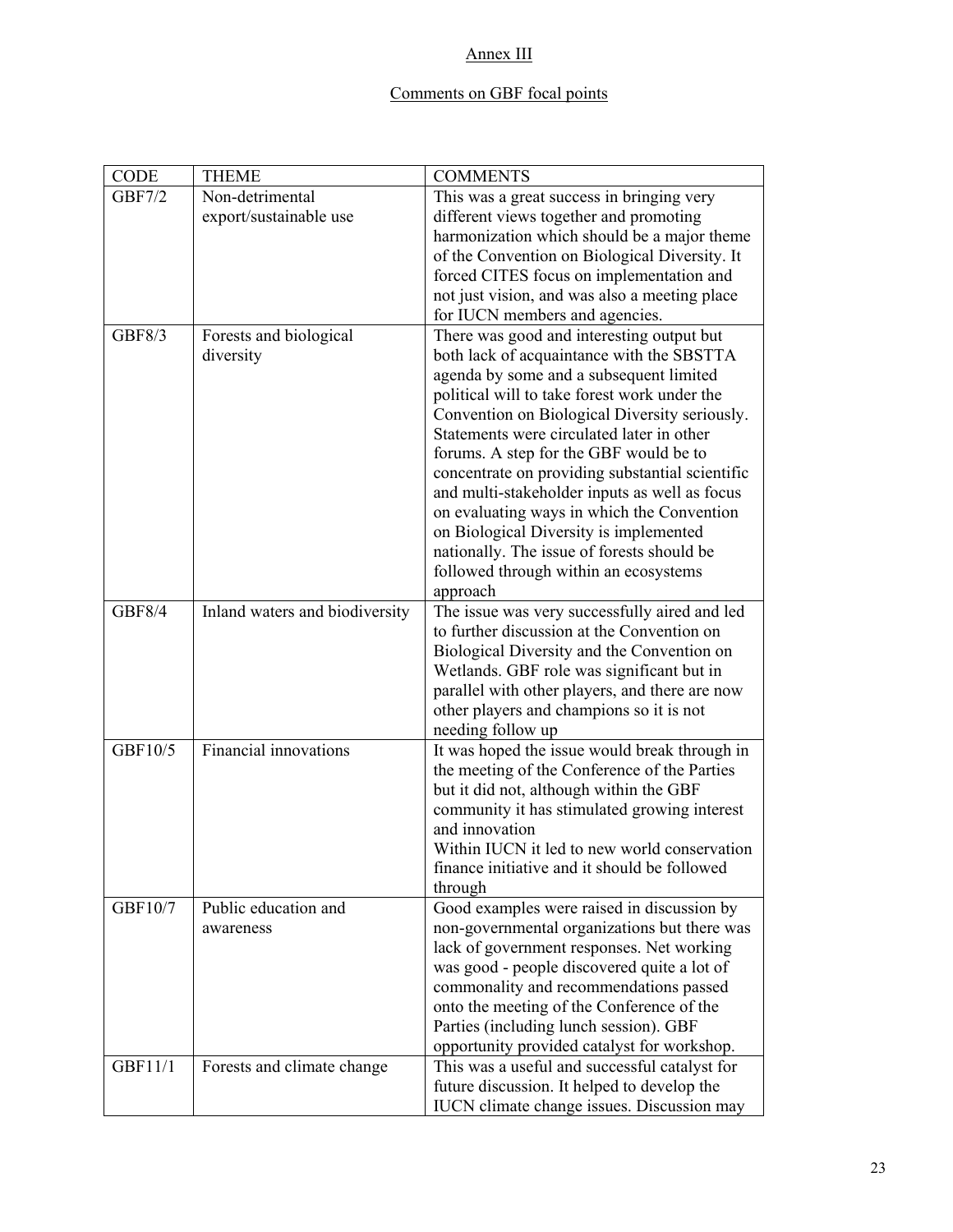|         |                                | have been more successful at the meeting of<br>the Conference of the Parties than at GBF<br>where there were a lot of players so the<br>programme was tightly packed. The session |
|---------|--------------------------------|-----------------------------------------------------------------------------------------------------------------------------------------------------------------------------------|
|         |                                | may have been too late to influence particular                                                                                                                                    |
|         |                                | policy issues – but did involve non-                                                                                                                                              |
|         |                                | governmental organizations in the meeting of<br>the Conference of the Parties.                                                                                                    |
| GBF11/3 | Climate change, finance,       | Provided much needed foundation to attention                                                                                                                                      |
|         | biodiversity                   | to biodiversity impacts with the GBF                                                                                                                                              |
|         |                                | instrumental in calling attention to relevance                                                                                                                                    |
|         |                                | of the Framework on Climate Change                                                                                                                                                |
|         |                                | Convention (FCCC). GBF does need to                                                                                                                                               |
|         |                                | address broader issues and harmonize.                                                                                                                                             |
|         |                                | Sister workshops are now run in other forums                                                                                                                                      |
| GBF11/4 | Sustainable use and climate    | A useful and successful catalyst for future                                                                                                                                       |
|         | change                         | discussion, this was too late to influence                                                                                                                                        |
|         |                                | particular policy issues at the meeting of                                                                                                                                        |
|         |                                | the Conference of the Parties, but it did involve                                                                                                                                 |
|         |                                | non-governmental organizations in the<br>meeting of the Conference of the Parties.                                                                                                |
|         |                                | Tended to be a non-governmental organization                                                                                                                                      |
|         |                                | talk-shop at workshop                                                                                                                                                             |
| GBF12/1 | Financial innovations          | GA good mix of participants from the                                                                                                                                              |
|         |                                | Convention on Biological Diversity and from                                                                                                                                       |
|         |                                | the Convention on Biological Diversity                                                                                                                                            |
|         |                                | community with outputs recognized by the                                                                                                                                          |
|         |                                | meeting of the Parties to the Convention on                                                                                                                                       |
|         |                                | Biological Diversity and later Convention on                                                                                                                                      |
|         |                                | Biological Diversity workshops. The<br>Convention on Biological Diversity has                                                                                                     |
|         |                                | significantly built on the workshop discussion                                                                                                                                    |
|         |                                | and results. GBF has helped bring agencies                                                                                                                                        |
|         |                                | and partners together and link to other                                                                                                                                           |
|         |                                | agendas. The issue is being watched closely                                                                                                                                       |
|         |                                | and followed up                                                                                                                                                                   |
| GBF12/4 | Desertification and climate    | A catalyst which is shaping future discussion,                                                                                                                                    |
|         | change                         | and helped to develop IUCN ideas further.                                                                                                                                         |
|         |                                | Too late to influence particular policy issues -                                                                                                                                  |
|         |                                | but did involve non-governmental                                                                                                                                                  |
|         |                                | organizations in the meeting of the Conference<br>of the Parties                                                                                                                  |
| GBF13/2 | Impact of aliens/invasives     | Good output was used as a forum for seventh                                                                                                                                       |
|         |                                | meeting of the Conference of the Parties to the                                                                                                                                   |
|         |                                | Convention on Wetlands resolutions adopted.                                                                                                                                       |
|         |                                | It influenced the meeting of the Conference of                                                                                                                                    |
|         |                                | the Parties to the Convention on Biological                                                                                                                                       |
|         |                                | Diversity and provided useful harmonization,                                                                                                                                      |
|         |                                | and re-enforced the alien issues for the                                                                                                                                          |
|         |                                | Convention on Wetlands and increased                                                                                                                                              |
|         |                                | awareness for a lot of people. It needs to be                                                                                                                                     |
| GBF13/4 | Global carbon cycle: peatlands | followed through as big issue every 3-5 years.<br>This created strong interest in issues and was                                                                                  |
|         | management                     | followed through by IUCN CEM although it is<br>really other agencies who push the initiative                                                                                      |
|         |                                |                                                                                                                                                                                   |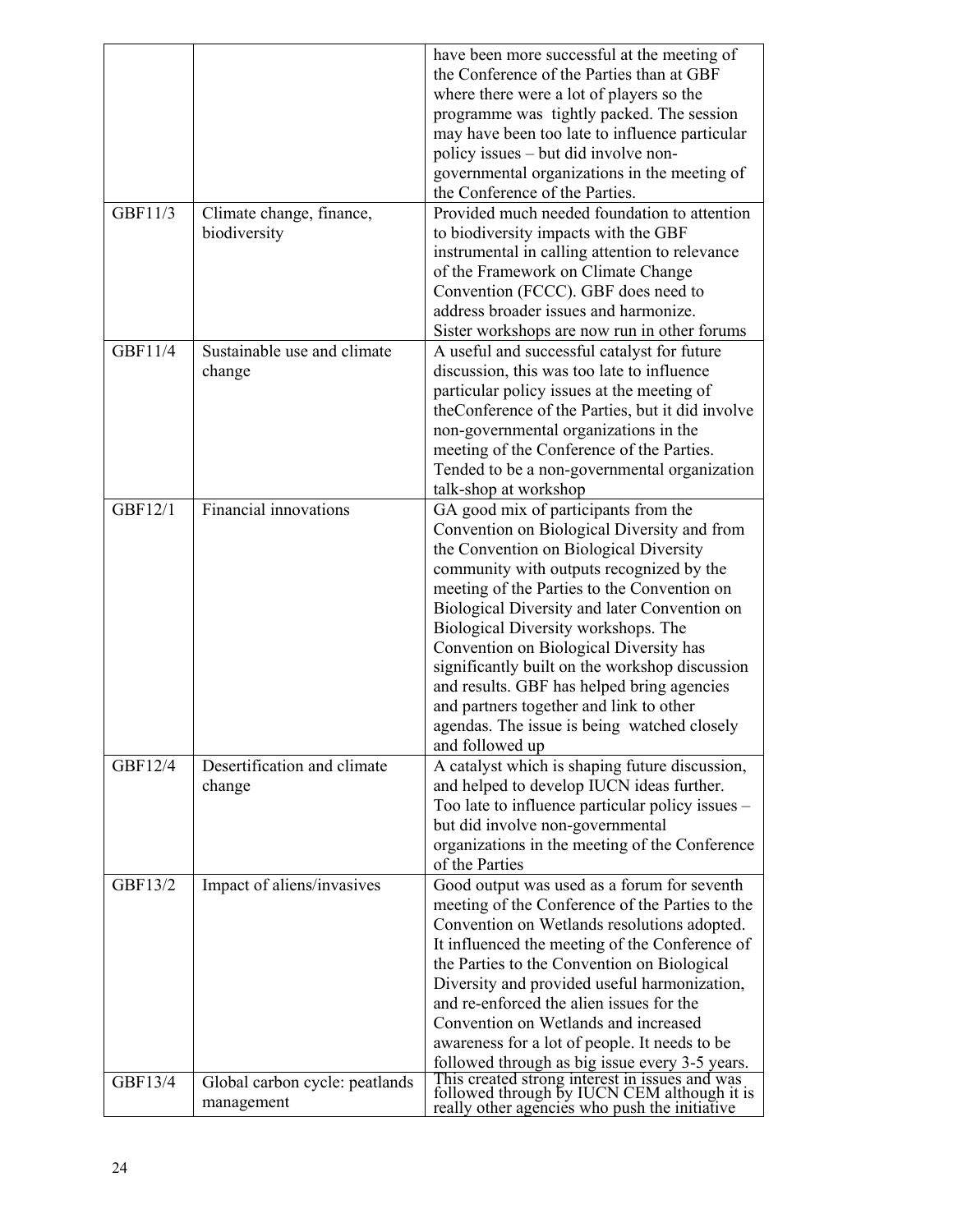| GBF13/5   | Indigenous peoples and  | This was a reasonably successful workshop -      |
|-----------|-------------------------|--------------------------------------------------|
|           | wetlands                | high attendance and good follow-up. An           |
|           |                         | indigenous people's network now operates for     |
|           |                         | wetlands – created as a result of the workshop.  |
|           |                         | The GBF provided forceful focus for issues       |
|           |                         | prior to the meeting of the Conference of the    |
|           |                         | Parties, and the majority of proposals were      |
|           |                         | considered by the meeting of the Conference      |
|           |                         | of the Parties and include in final              |
|           |                         | recommendations and resolutions. The issue       |
|           |                         | should continue to be followed through $-$ eg:   |
|           |                         | implementation of the Convention on              |
|           |                         | Wetlands                                         |
| GBF14/3   | Scale $-$ households to | The workshop provided a useful forum and         |
|           | landscapes              | publication is in final stages; we are only just |
|           |                         | scratching the surface in SU issues although     |
|           |                         | too many politicians think it is a done deal.    |
|           |                         | What is needed are practical                     |
|           |                         | tools/interpretations for the layman on all      |
|           |                         | aspects. The GBF workshop started this           |
|           |                         | process                                          |
| $GBF-A/3$ | Alien invasive species  | This was a good workshop, feeding back into      |
|           |                         | SBSTTA4 and galvanized regional awareness        |
|           |                         | which was needed. It needs to be picked up       |
|           |                         | further                                          |